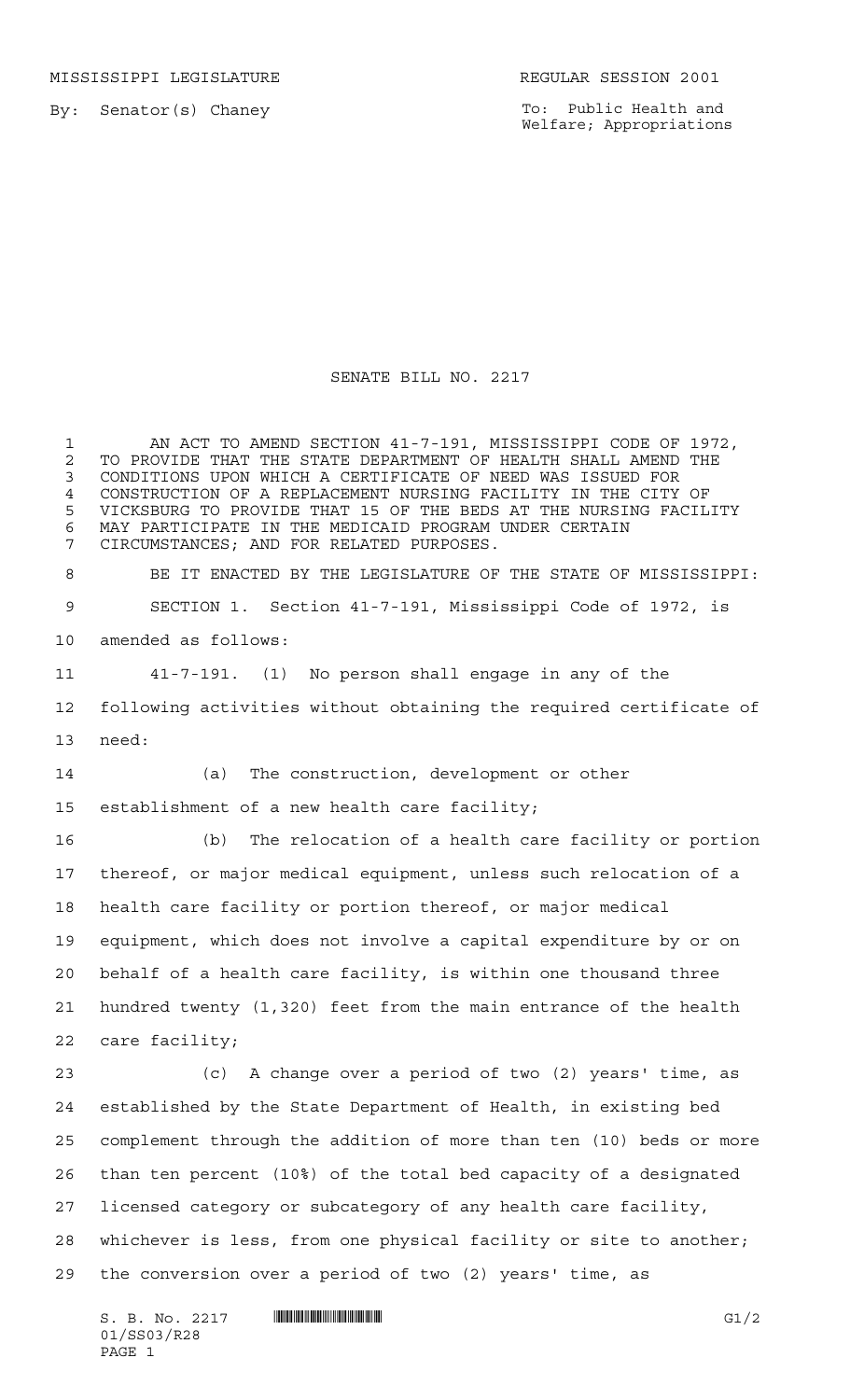$S. B. No. 2217$  **INSTERNATION**  established by the State Department of Health, of existing bed complement of more than ten (10) beds or more than ten percent (10%) of the total bed capacity of a designated licensed category or subcategory of any such health care facility, whichever is less; or the alteration, modernizing or refurbishing of any unit or department wherein such beds may be located; provided, however, that from and after July 1, 1994, no health care facility shall be authorized to add any beds or convert any beds to another category of beds without a certificate of need under the authority of subsection (1)(c) of this section unless there is a projected need for such beds in the planning district in which the facility is located, as reported in the most current State Health Plan; (d) Offering of the following health services if those services have not been provided on a regular basis by the proposed provider of such services within the period of twelve (12) months prior to the time such services would be offered: (i) Open heart surgery services; (ii) Cardiac catheterization services; (iii) Comprehensive inpatient rehabilitation services; (iv) Licensed psychiatric services; (v) Licensed chemical dependency services; (vi) Radiation therapy services; (vii) Diagnostic imaging services of an invasive nature, i.e. invasive digital angiography; (viii) Nursing home care as defined in subparagraphs (iv), (vi) and (viii) of Section 41-7-173(h); (ix) Home health services; (x) Swing-bed services; (xi) Ambulatory surgical services; (xii) Magnetic resonance imaging services; (xiii) Extracorporeal shock wave lithotripsy services;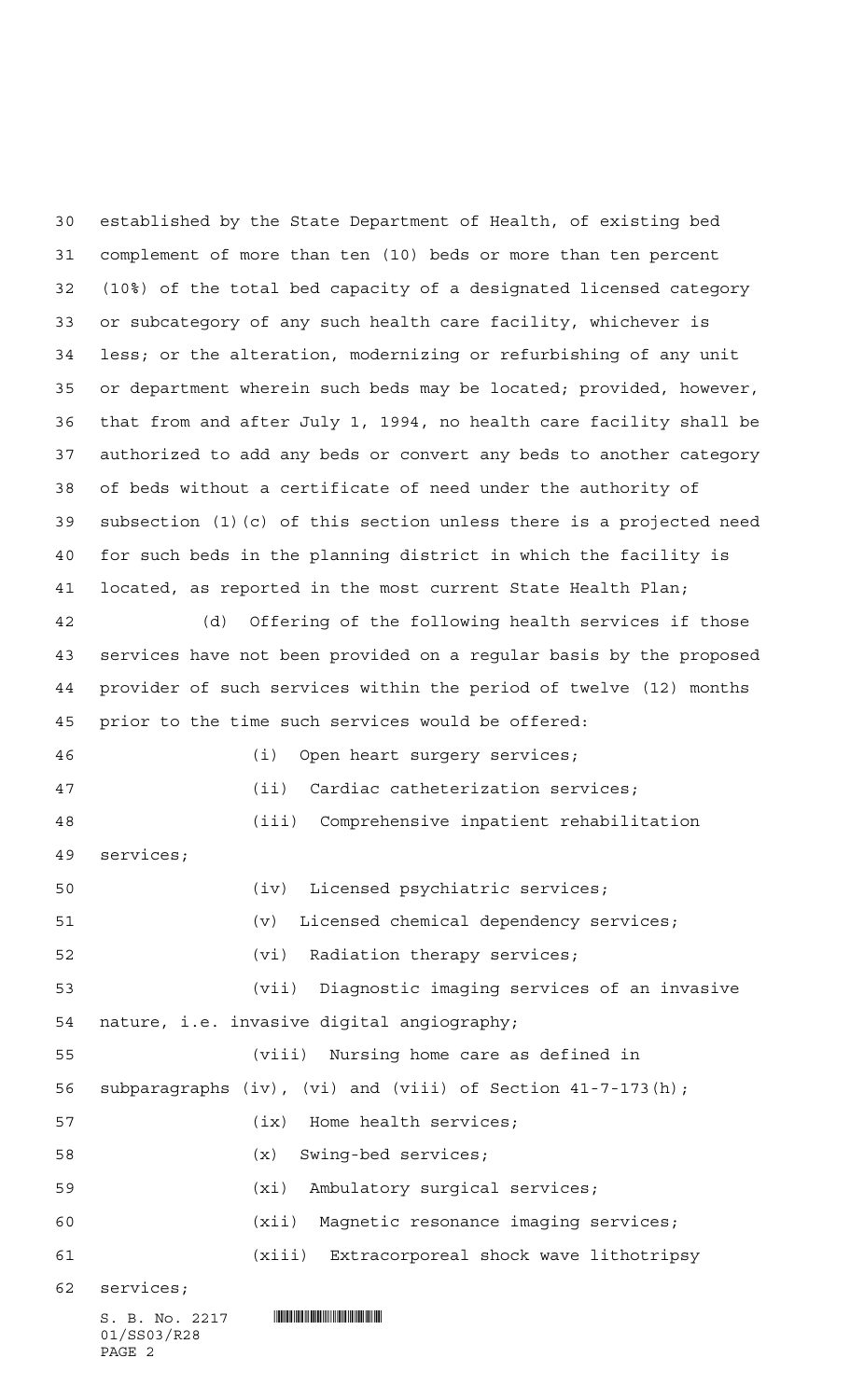(xiv) Long-term care hospital services;

 (xv) Positron Emission Tomography (PET) Services; (e) The relocation of one or more health services from one physical facility or site to another physical facility or site, unless such relocation, which does not involve a capital expenditure by or on behalf of a health care facility, (i) is to a physical facility or site within one thousand three hundred twenty (1,320) feet from the main entrance of the health care facility where the health care service is located, or (ii) is the result of an order of a court of appropriate jurisdiction or a result of pending litigation in such court, or by order of the State Department of Health, or by order of any other agency or legal entity of the state, the federal government, or any political subdivision of either, whose order is also approved by the State Department of Health;

 (f) The acquisition or otherwise control of any major medical equipment for the provision of medical services; provided, however, (i) the acquisition of any major medical equipment used only for research purposes, and (ii) the acquisition of major medical equipment to replace medical equipment for which a facility is already providing medical services and for which the State Department of Health has been notified before the date of such acquisition shall be exempt from this paragraph; an acquisition for less than fair market value must be reviewed, if the acquisition at fair market value would be subject to review;

 (g) Changes of ownership of existing health care facilities in which a notice of intent is not filed with the State Department of Health at least thirty (30) days prior to the date such change of ownership occurs, or a change in services or bed capacity as prescribed in paragraph (c) or (d) of this subsection as a result of the change of ownership; an acquisition for less than fair market value must be reviewed, if the acquisition at fair market value would be subject to review;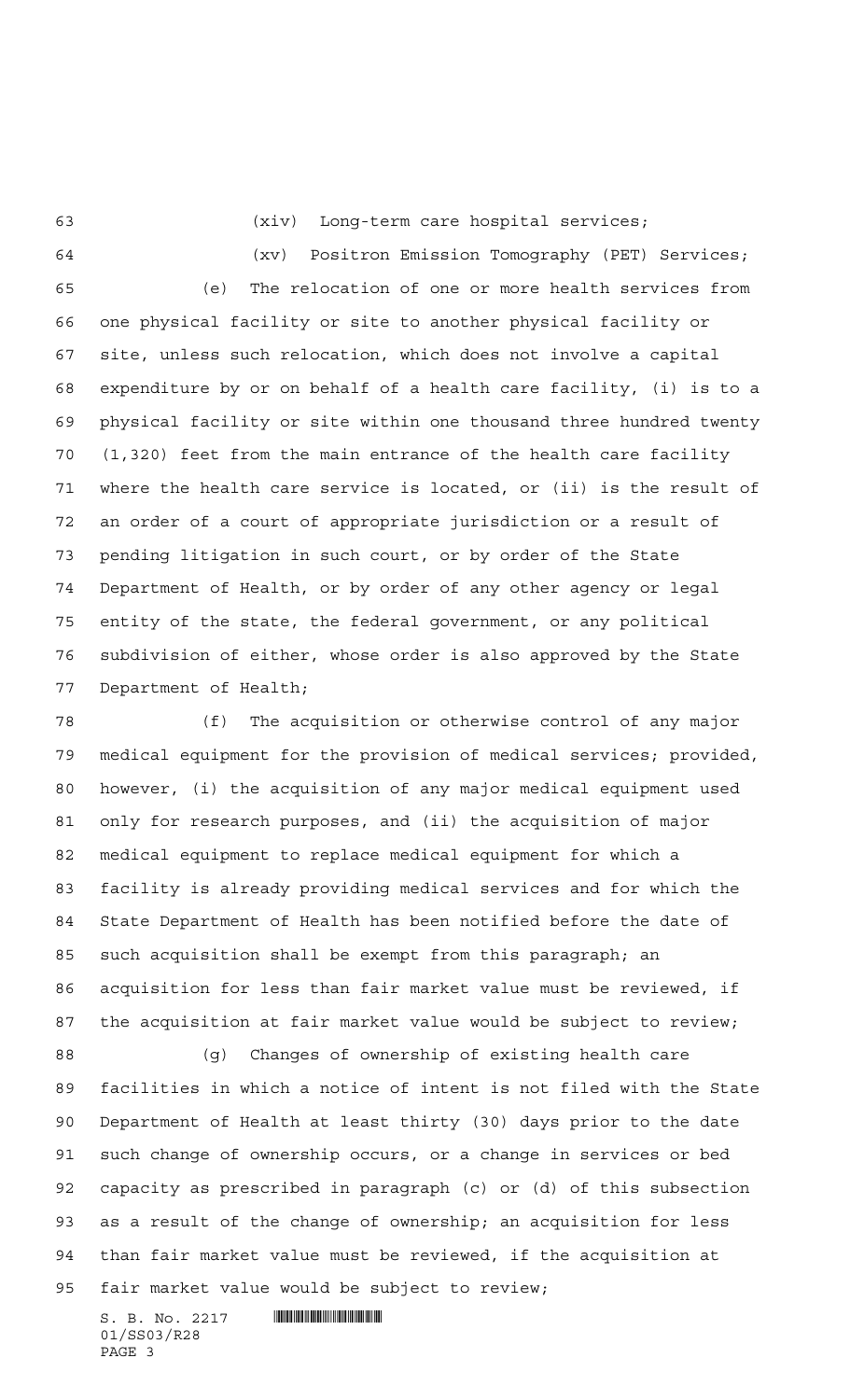(h) The change of ownership of any health care facility defined in subparagraphs (iv), (vi) and (viii) of Section 41-7-173(h), in which a notice of intent as described in paragraph (g) has not been filed and if the Executive Director, Division of Medicaid, Office of the Governor, has not certified in writing that there will be no increase in allowable costs to Medicaid from revaluation of the assets or from increased interest and depreciation as a result of the proposed change of ownership;

 (i) Any activity described in paragraphs (a) through (h) if undertaken by any person if that same activity would require certificate of need approval if undertaken by a health care facility;

 (j) Any capital expenditure or deferred capital expenditure by or on behalf of a health care facility not covered by paragraphs (a) through (h);

 (k) The contracting of a health care facility as defined in subparagraphs (i) through (viii) of Section 41-7-173(h) to establish a home office, subunit, or branch office in the space operated as a health care facility through a formal arrangement with an existing health care facility as defined in subparagraph (ix) of Section 41-7-173(h).

 (2) The State Department of Health shall not grant approval for or issue a certificate of need to any person proposing the new construction of, addition to, or expansion of any health care facility defined in subparagraphs (iv) (skilled nursing facility) and (vi) (intermediate care facility) of Section 41-7-173(h) or the conversion of vacant hospital beds to provide skilled or intermediate nursing home care, except as hereinafter authorized:

 (a) The department may issue a certificate of need to any person proposing the new construction of any health care facility defined in subparagraphs (iv) and (vi) of Section 41-7-173(h) as part of a life care retirement facility, in any county bordering on the Gulf of Mexico in which is located a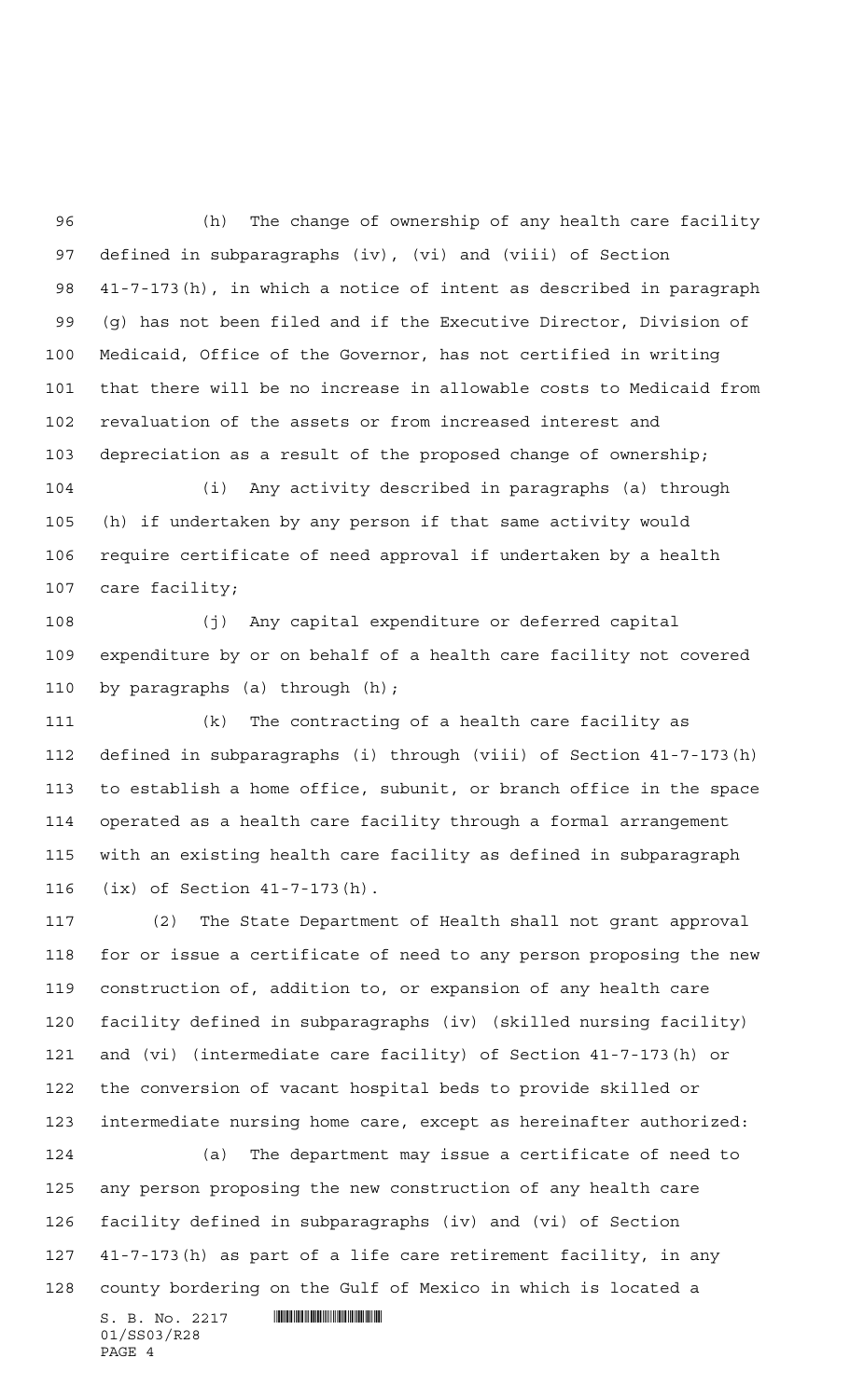National Aeronautics and Space Administration facility, not to exceed forty (40) beds. From and after July 1, 1999, there shall be no prohibition or restrictions on participation in the Medicaid program (Section 43-13-101 et seq.) for the beds in the health care facility that were authorized under this paragraph (a).

 (b) The department may issue certificates of need in Harrison County to provide skilled nursing home care for Alzheimer's Disease patients and other patients, not to exceed one hundred fifty (150) beds. From and after July 1, 1999, there shall be no prohibition or restrictions on participation in the Medicaid program (Section 43-13-101 et seq.) for the beds in the nursing facilities that were authorized under this paragraph (b).

 (c) The department may issue a certificate of need for the addition to or expansion of any skilled nursing facility that is part of an existing continuing care retirement community located in Madison County, provided that the recipient of the certificate of need agrees in writing that the skilled nursing facility will not at any time participate in the Medicaid program (Section 43-13-101 et seq.) or admit or keep any patients in the skilled nursing facility who are participating in the Medicaid program. This written agreement by the recipient of the certificate of need shall be fully binding on any subsequent owner of the skilled nursing facility, if the ownership of the facility is transferred at any time after the issuance of the certificate of need. Agreement that the skilled nursing facility will not participate in the Medicaid program shall be a condition of the issuance of a certificate of need to any person under this paragraph (c), and if such skilled nursing facility at any time after the issuance of the certificate of need, regardless of the ownership of the facility, participates in the Medicaid program or admits or keeps any patients in the facility who are participating in the Medicaid program, the State Department of Health shall revoke the certificate of need, if it is still outstanding, and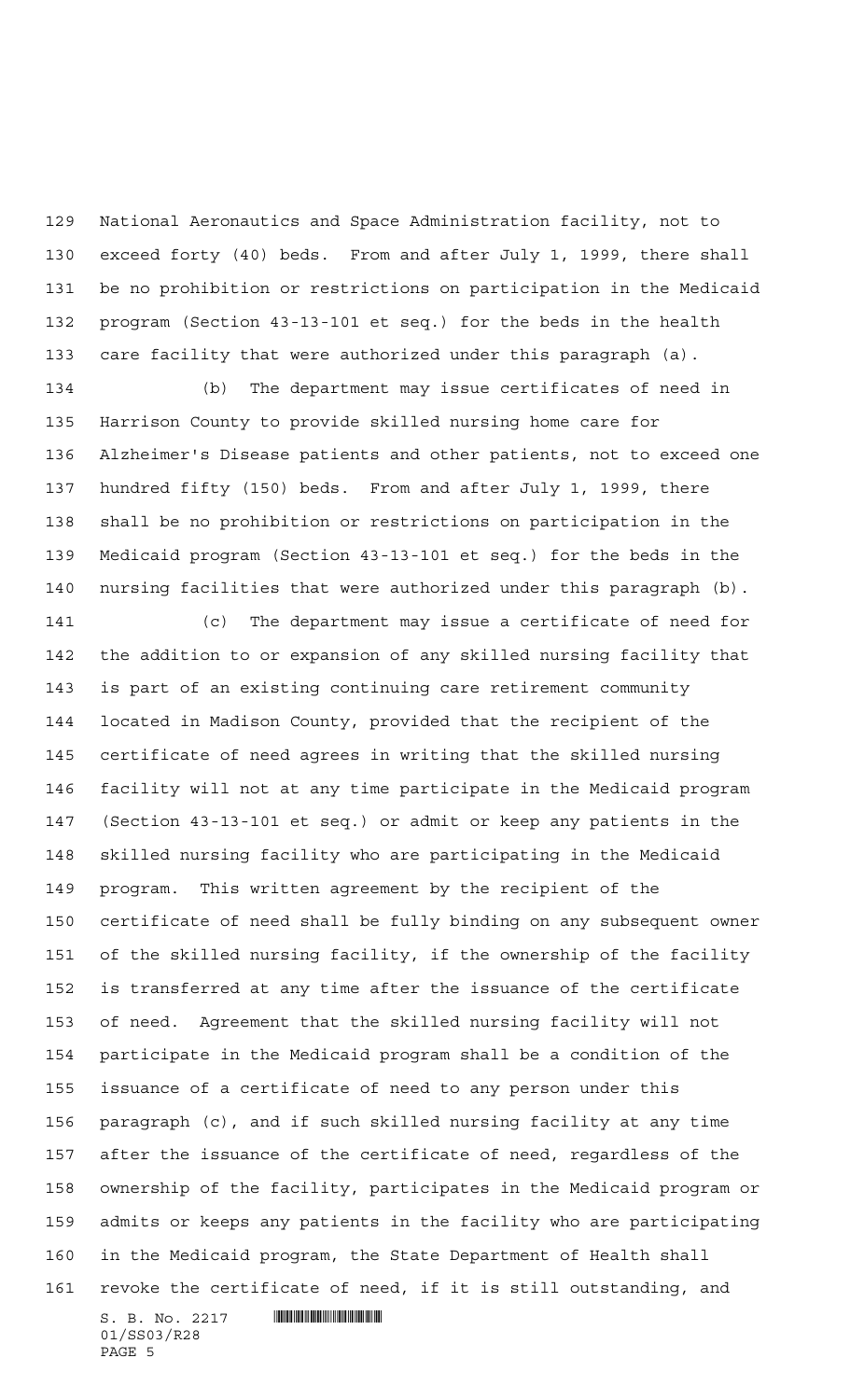shall deny or revoke the license of the skilled nursing facility, at the time that the department determines, after a hearing complying with due process, that the facility has failed to comply with any of the conditions upon which the certificate of need was issued, as provided in this paragraph and in the written agreement by the recipient of the certificate of need. The total number of beds that may be authorized under the authority of this paragraph (c) shall not exceed sixty (60) beds.

 (d) The State Department of Health may issue a certificate of need to any hospital located in DeSoto County for the new construction of a skilled nursing facility, not to exceed one hundred twenty (120) beds, in DeSoto County. From and after July 1, 1999, there shall be no prohibition or restrictions on participation in the Medicaid program (Section 43-13-101 et seq.) for the beds in the nursing facility that were authorized under this paragraph (d).

 (e) The State Department of Health may issue a certificate of need for the construction of a nursing facility or the conversion of beds to nursing facility beds at a personal care facility for the elderly in Lowndes County that is owned and operated by a Mississippi nonprofit corporation, not to exceed sixty (60) beds. From and after July 1, 1999, there shall be no prohibition or restrictions on participation in the Medicaid program (Section 43-13-101 et seq.) for the beds in the nursing facility that were authorized under this paragraph (e).

 (f) The State Department of Health may issue a certificate of need for conversion of a county hospital facility in Itawamba County to a nursing facility, not to exceed sixty (60) beds, including any necessary construction, renovation or expansion. From and after July 1, 1999, there shall be no prohibition or restrictions on participation in the Medicaid program (Section 43-13-101 et seq.) for the beds in the nursing facility that were authorized under this paragraph (f).

 $S. B. No. 2217$  . The set of  $S. B. N_O. 2217$ 01/SS03/R28 PAGE 6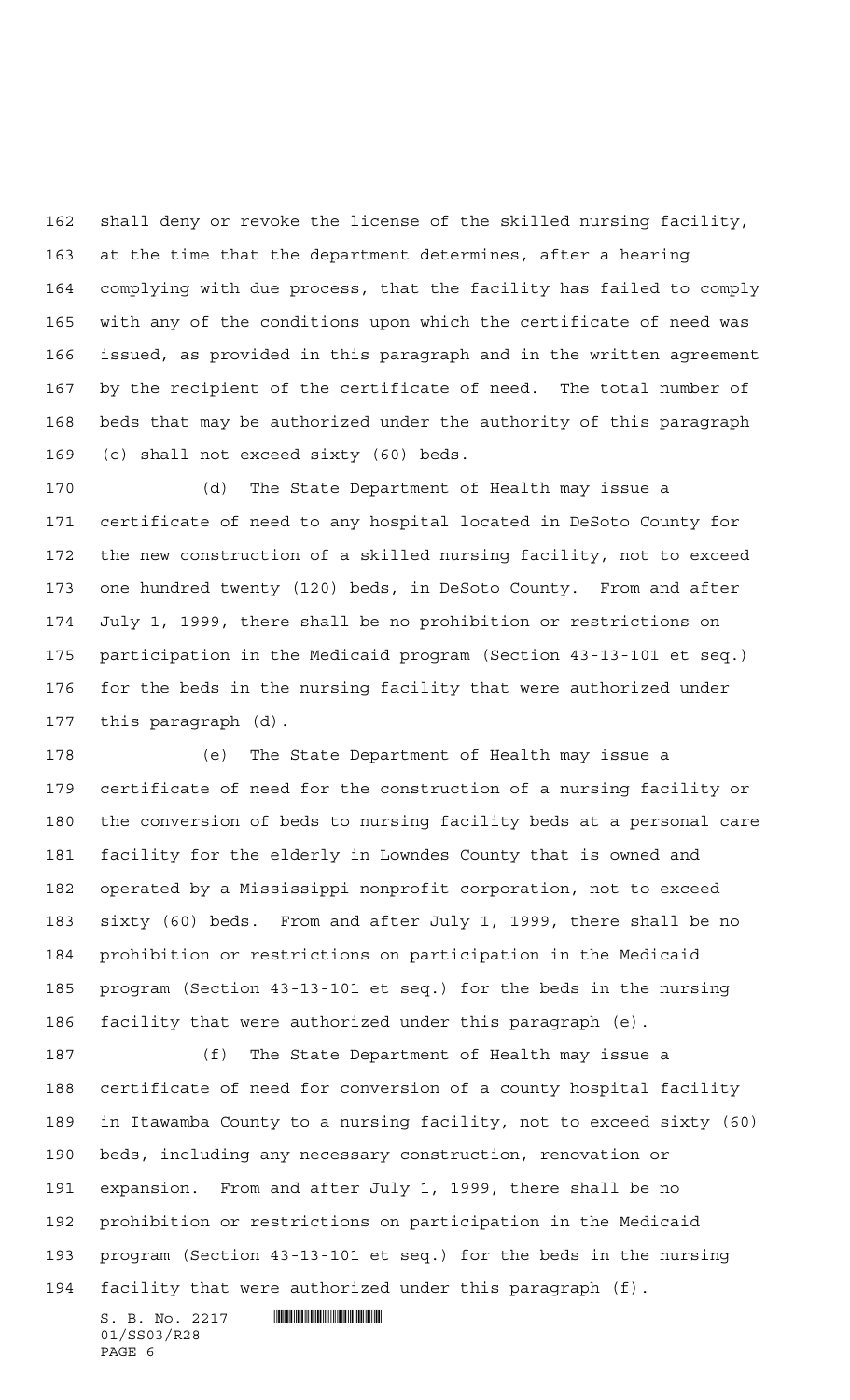(g) The State Department of Health may issue a certificate of need for the construction or expansion of nursing facility beds or the conversion of other beds to nursing facility beds in either Hinds, Madison or Rankin Counties, not to exceed sixty (60) beds. From and after July 1, 1999, there shall be no prohibition or restrictions on participation in the Medicaid program (Section 43-13-101 et seq.) for the beds in the nursing facility that were authorized under this paragraph (g).

 (h) The State Department of Health may issue a certificate of need for the construction or expansion of nursing facility beds or the conversion of other beds to nursing facility beds in either Hancock, Harrison or Jackson Counties, not to exceed sixty (60) beds. From and after July 1, 1999, there shall be no prohibition or restrictions on participation in the Medicaid program (Section 43-13-101 et seq.) for the beds in the facility that were authorized under this paragraph (h).

 $S. B. No. 2217$  **INSTERNAL SET AND ALL STATES**  (i) The department may issue a certificate of need for the new construction of a skilled nursing facility in Leake County, provided that the recipient of the certificate of need agrees in writing that the skilled nursing facility will not at any time participate in the Medicaid program (Section 43-13-101 et seq.) or admit or keep any patients in the skilled nursing facility who are participating in the Medicaid program. This written agreement by the recipient of the certificate of need shall be fully binding on any subsequent owner of the skilled nursing facility, if the ownership of the facility is transferred at any time after the issuance of the certificate of need. Agreement that the skilled nursing facility will not participate in the Medicaid program shall be a condition of the issuance of a certificate of need to any person under this paragraph (i), and if such skilled nursing facility at any time after the issuance of the certificate of need, regardless of the ownership of the facility, participates in the Medicaid program or admits or keeps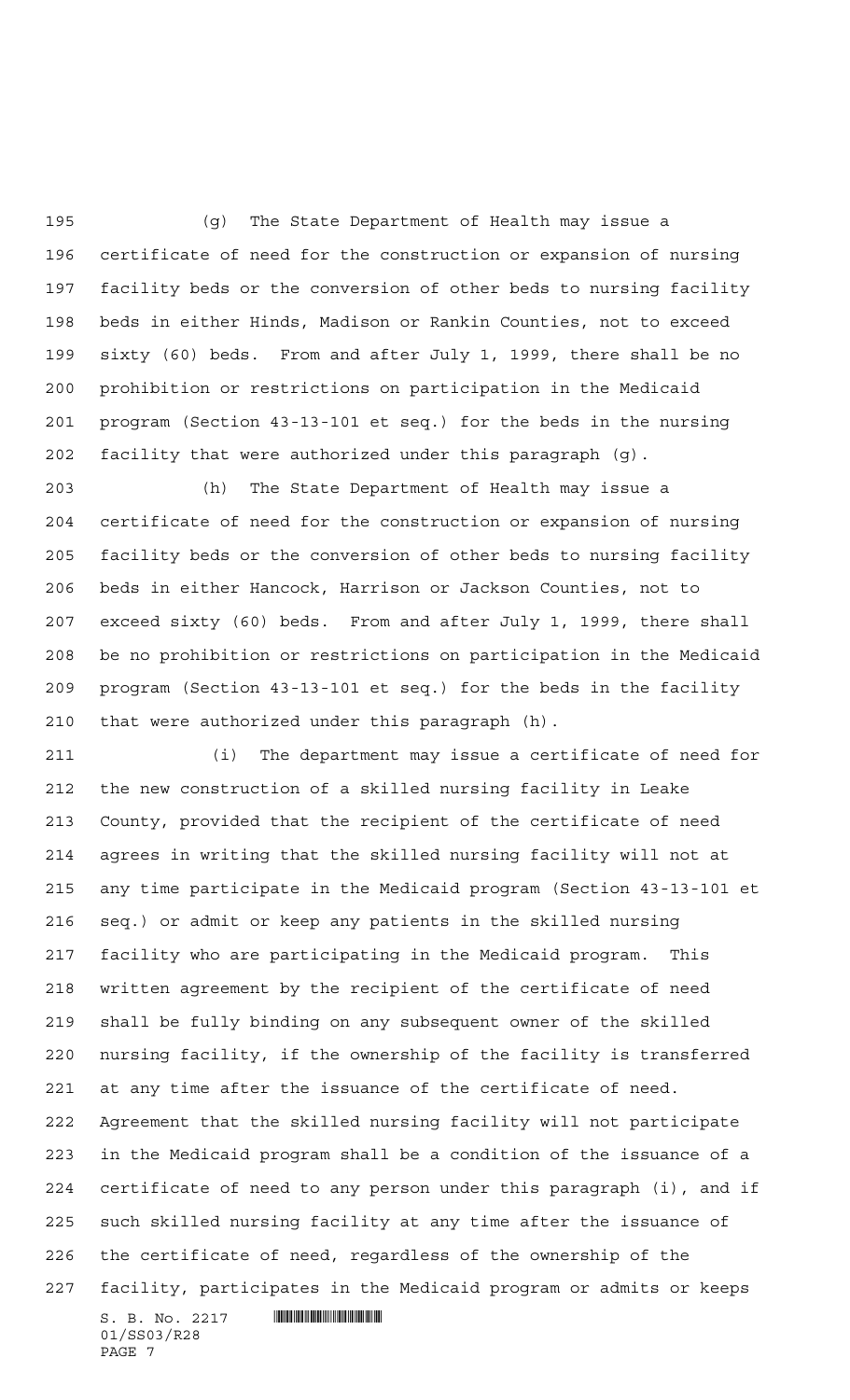any patients in the facility who are participating in the Medicaid program, the State Department of Health shall revoke the certificate of need, if it is still outstanding, and shall deny or revoke the license of the skilled nursing facility, at the time that the department determines, after a hearing complying with due process, that the facility has failed to comply with any of the conditions upon which the certificate of need was issued, as provided in this paragraph and in the written agreement by the recipient of the certificate of need. The provision of Section 43-7-193(1) regarding substantial compliance of the projection of need as reported in the current State Health Plan is waived for the purposes of this paragraph. The total number of nursing facility beds that may be authorized by any certificate of need issued under this paragraph (i) shall not exceed sixty (60) beds. If the skilled nursing facility authorized by the certificate of need issued under this paragraph is not constructed and fully operational within eighteen (18) months after July 1, 1994, the State Department of Health, after a hearing complying with due process, shall revoke the certificate of need, if it is still outstanding, and shall not issue a license for the skilled nursing facility at any time after the expiration of the eighteen-month period.

 (j) The department may issue certificates of need to allow any existing freestanding long-term care facility in Tishomingo County and Hancock County that on July 1, 1995, is licensed with fewer than sixty (60) beds. For the purposes of this paragraph (j), the provision of Section 41-7-193(1) requiring substantial compliance with the projection of need as reported in the current State Health Plan is waived. From and after July 1, 1999, there shall be no prohibition or restrictions on participation in the Medicaid program (Section 43-13-101 et seq.) for the beds in the long-term care facilities that were authorized under this paragraph (j).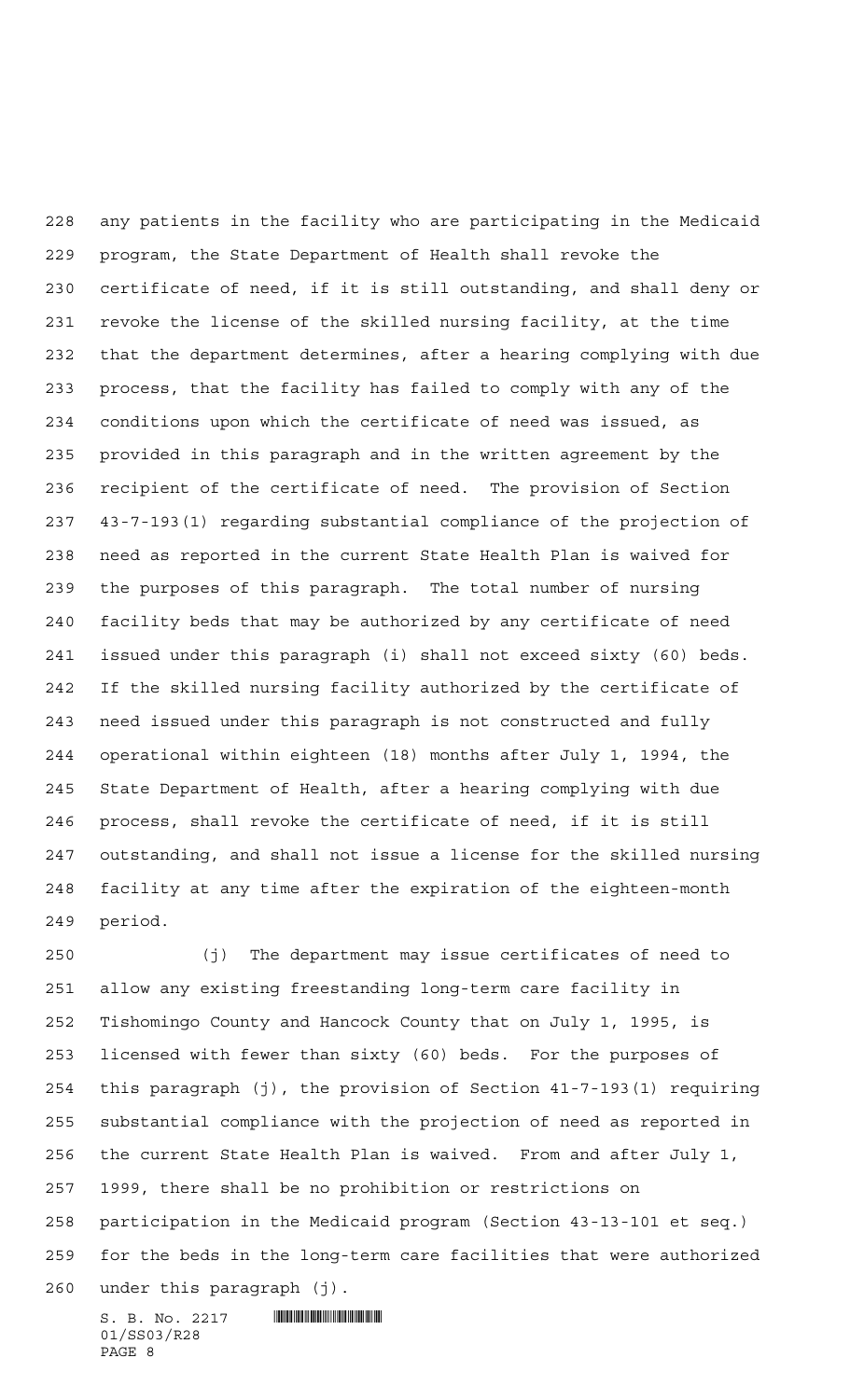(k) The department may issue a certificate of need for the construction of a nursing facility at a continuing care retirement community in Lowndes County, provided that the recipient of the certificate of need agrees in writing that the nursing facility will not at any time participate in the Medicaid program (Section 43-13-101 et seq.) or admit or keep any patients in the nursing facility who are participating in the Medicaid program. This written agreement by the recipient of the certificate of need shall be fully binding on any subsequent owner of the nursing facility, if the ownership of the facility is transferred at any time after the issuance of the certificate of need. Agreement that the nursing facility will not participate in the Medicaid program shall be a condition of the issuance of a certificate of need to any person under this paragraph (k), and if such nursing facility at any time after the issuance of the certificate of need, regardless of the ownership of the facility, participates in the Medicaid program or admits or keeps any patients in the facility who are participating in the Medicaid program, the State Department of Health shall revoke the certificate of need, if it is still outstanding, and shall deny or revoke the license of the nursing facility, at the time that the department determines, after a hearing complying with due process, that the facility has failed to comply with any of the conditions upon which the certificate of need was issued, as provided in this paragraph and in the written agreement by the recipient of the certificate of need. The total number of beds that may be authorized under the authority of this paragraph (k) shall not exceed sixty (60) beds.

 (l) Provided that funds are specifically appropriated therefor by the Legislature, the department may issue a certificate of need to a rehabilitation hospital in Hinds County for the construction of a sixty-bed long-term care nursing facility dedicated to the care and treatment of persons with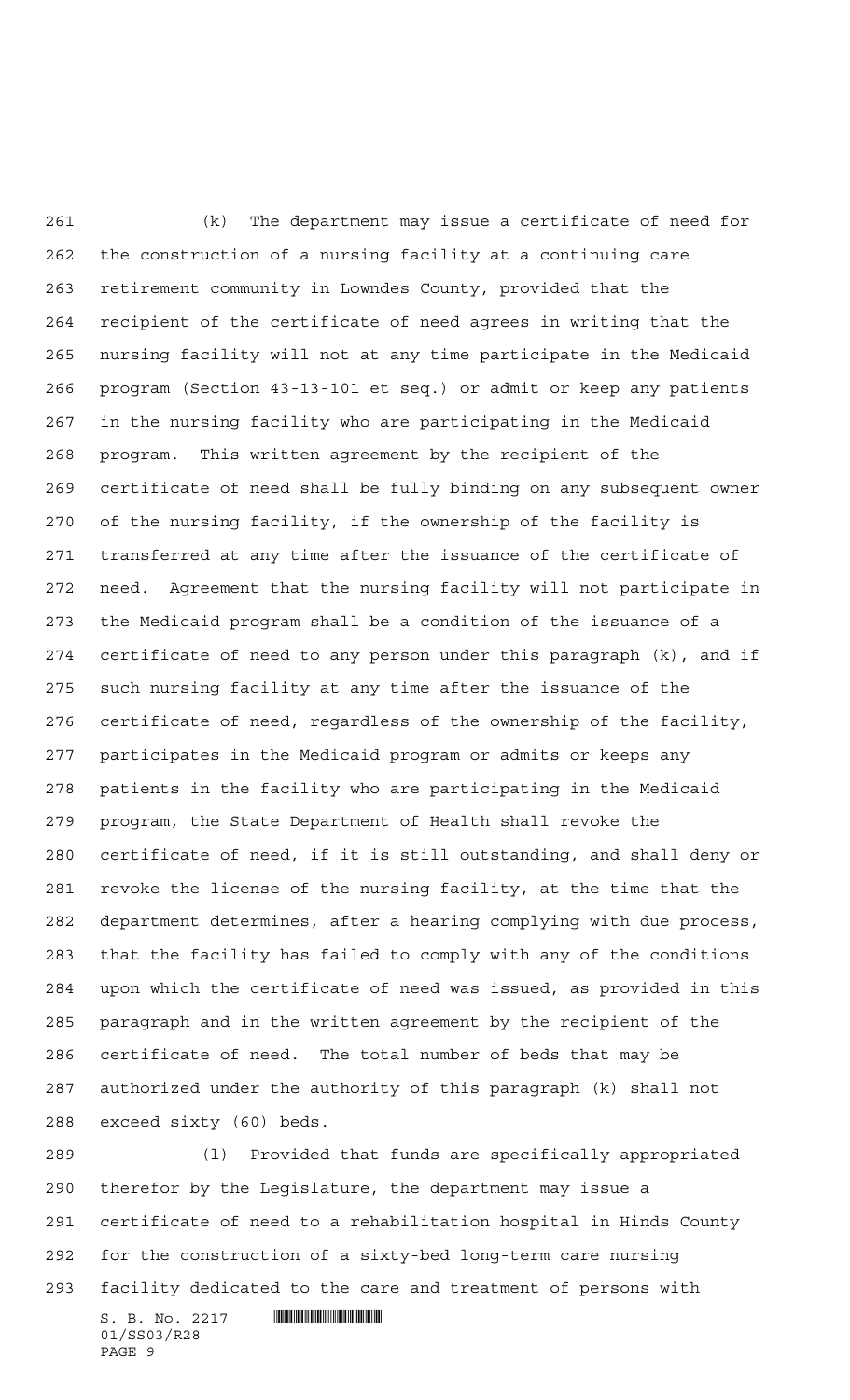severe disabilities including persons with spinal cord and closed-head injuries and ventilator-dependent patients. The provision of Section 41-7-193(1) regarding substantial compliance with projection of need as reported in the current State Health Plan is hereby waived for the purpose of this paragraph.

 $S. B. No. 2217$  **INSTERNAL SET AND ALL STATES**  (m) The State Department of Health may issue a certificate of need to a county-owned hospital in the Second Judicial District of Panola County for the conversion of not more than seventy-two (72) hospital beds to nursing facility beds, provided that the recipient of the certificate of need agrees in writing that none of the beds at the nursing facility will be certified for participation in the Medicaid program (Section 43-13-101 et seq.), and that no claim will be submitted for Medicaid reimbursement in the nursing facility in any day or for any patient in the nursing facility. This written agreement by the recipient of the certificate of need shall be a condition of the issuance of the certificate of need under this paragraph, and the agreement shall be fully binding on any subsequent owner of the nursing facility if the ownership of the nursing facility is transferred at any time after the issuance of the certificate of need. After this written agreement is executed, the Division of Medicaid and the State Department of Health shall not certify any of the beds in the nursing facility for participation in the Medicaid program. If the nursing facility violates the terms of the written agreement by admitting or keeping in the nursing facility on a regular or continuing basis any patients who are participating in the Medicaid program, the State Department of Health shall revoke the license of the nursing facility, at the time that the department determines, after a hearing complying with due process, that the nursing facility has violated the condition upon which the certificate of need was issued, as provided in this paragraph and in the written agreement. If the certificate of need authorized under this paragraph is not issued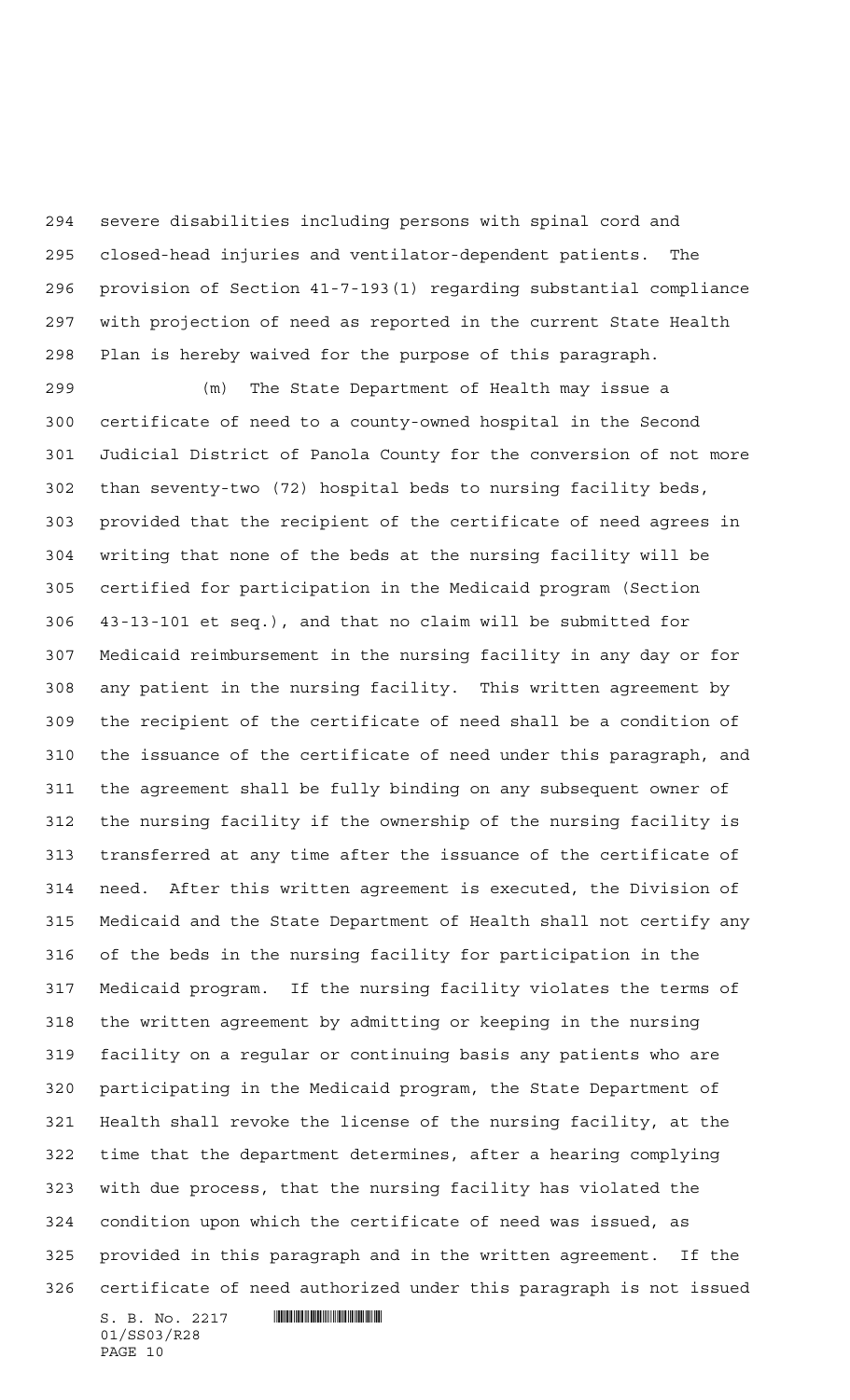within twelve (12) months after July 1, 2001, the department shall deny the application for the certificate of need and shall not issue the certificate of need at any time after the twelve-month period, unless the issuance is contested. If the certificate of need is issued and substantial construction of the nursing facility beds has not commenced within eighteen (18) months after July 1, 2001, the State Department of Health, after a hearing complying with due process, shall revoke the certificate of need if it is still outstanding, and the department shall not issue a license for the nursing facility at any time after the eighteen-month period. Provided, however, that if the issuance of the certificate of need is contested, the department shall require substantial construction of the nursing facility beds within six (6) months after final adjudication on the issuance of the certificate of need.

 $S. B. No. 2217$  **INSTERNAL SET AND ALL STATES**  (n) The department may issue a certificate of need for the new construction, addition or conversion of skilled nursing facility beds in Madison County, provided that the recipient of the certificate of need agrees in writing that the skilled nursing facility will not at any time participate in the Medicaid program (Section 43-13-101 et seq.) or admit or keep any patients in the skilled nursing facility who are participating in the Medicaid program. This written agreement by the recipient of the certificate of need shall be fully binding on any subsequent owner of the skilled nursing facility, if the ownership of the facility is transferred at any time after the issuance of the certificate of need. Agreement that the skilled nursing facility will not participate in the Medicaid program shall be a condition of the issuance of a certificate of need to any person under this paragraph (n), and if such skilled nursing facility at any time after the issuance of the certificate of need, regardless of the ownership of the facility, participates in the Medicaid program or admits or keeps any patients in the facility who are participating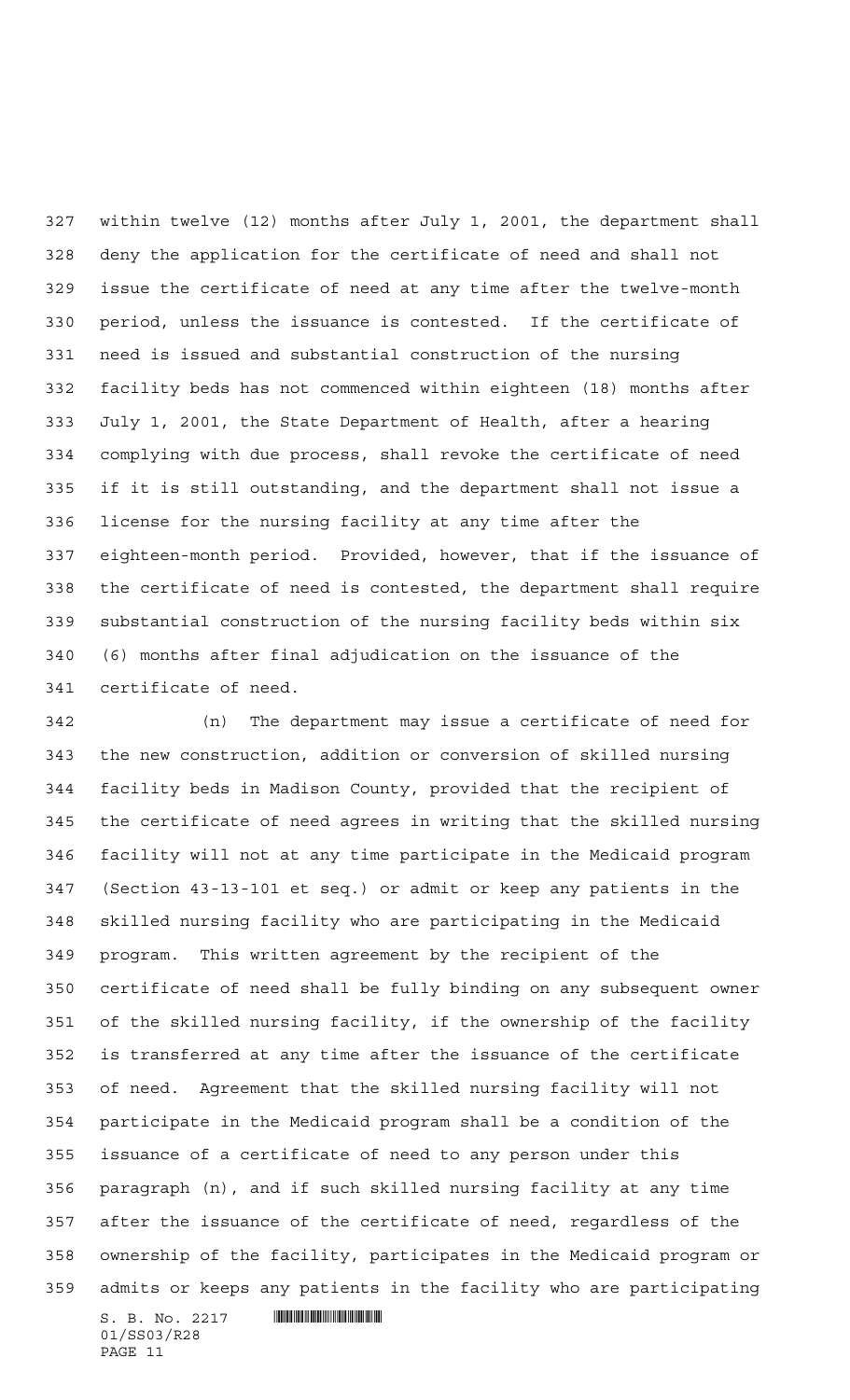in the Medicaid program, the State Department of Health shall revoke the certificate of need, if it is still outstanding, and shall deny or revoke the license of the skilled nursing facility, at the time that the department determines, after a hearing complying with due process, that the facility has failed to comply with any of the conditions upon which the certificate of need was issued, as provided in this paragraph and in the written agreement by the recipient of the certificate of need. The total number of nursing facility beds that may be authorized by any certificate of need issued under this paragraph (n) shall not exceed sixty (60) beds. If the certificate of need authorized under this paragraph is not issued within twelve (12) months after July 1, 1998, the department shall deny the application for the certificate of need and shall not issue the certificate of need at any time after the twelve-month period, unless the issuance is contested. If the certificate of need is issued and substantial construction of the nursing facility beds has not commenced within eighteen (18) months after the effective date of July 1, 1998, the State Department of Health, after a hearing complying with due process, shall revoke the certificate of need if it is still outstanding, and the department shall not issue a license for the nursing facility at any time after the eighteen-month period. Provided, however, that if the issuance of the certificate of need is contested, the department shall require substantial construction of the nursing facility beds within six (6) months after final adjudication on the issuance of the certificate of need.

 (o) The department may issue a certificate of need for the new construction, addition or conversion of skilled nursing facility beds in Leake County, provided that the recipient of the certificate of need agrees in writing that the skilled nursing facility will not at any time participate in the Medicaid program (Section 43-13-101 et seq.) or admit or keep any patients in the skilled nursing facility who are participating in the Medicaid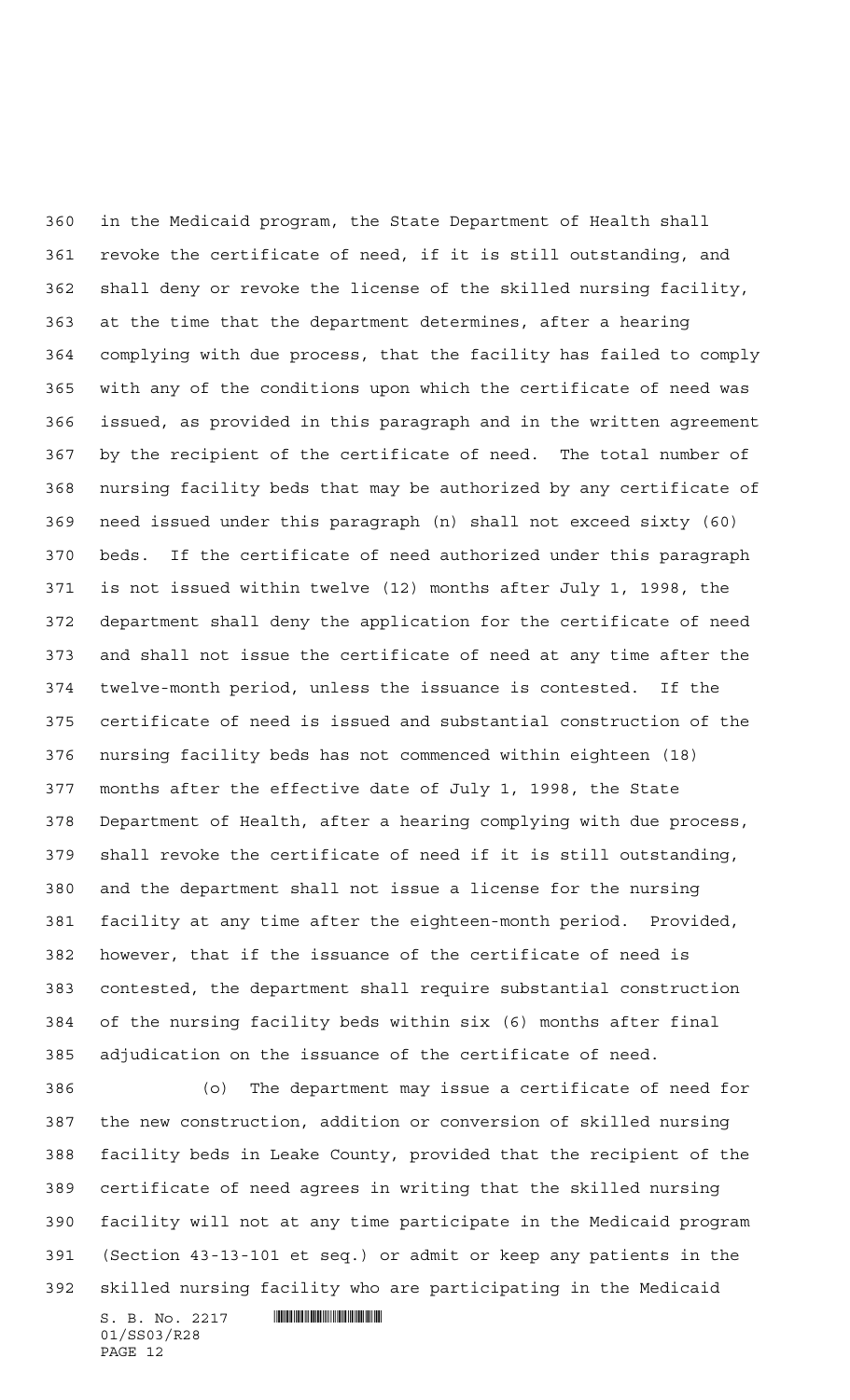$S. B. No. 2217$  **INSTERNAL SET AND ALL STATES**  program. This written agreement by the recipient of the certificate of need shall be fully binding on any subsequent owner of the skilled nursing facility, if the ownership of the facility is transferred at any time after the issuance of the certificate of need. Agreement that the skilled nursing facility will not participate in the Medicaid program shall be a condition of the issuance of a certificate of need to any person under this paragraph (o), and if such skilled nursing facility at any time after the issuance of the certificate of need, regardless of the ownership of the facility, participates in the Medicaid program or admits or keeps any patients in the facility who are participating in the Medicaid program, the State Department of Health shall revoke the certificate of need, if it is still outstanding, and shall deny or revoke the license of the skilled nursing facility, at the time that the department determines, after a hearing complying with due process, that the facility has failed to comply with any of the conditions upon which the certificate of need was issued, as provided in this paragraph and in the written agreement by the recipient of the certificate of need. The total number of nursing facility beds that may be authorized by any certificate of need issued under this paragraph (o) shall not exceed sixty (60) beds. If the certificate of need authorized under this paragraph is not issued within twelve (12) months after July 1, 2001, the department shall deny the application for the certificate of need and shall not issue the certificate of need at any time after the twelve-month period, unless the issuance is contested. If the certificate of need is issued and substantial construction of the nursing facility beds has not commenced within eighteen (18) months after the effective date of July 1, 2001, the State Department of Health, after a hearing complying with due process, shall revoke the certificate of need if it is still outstanding, and the department shall not issue a license for the nursing facility at any time after the eighteen-month period. Provided,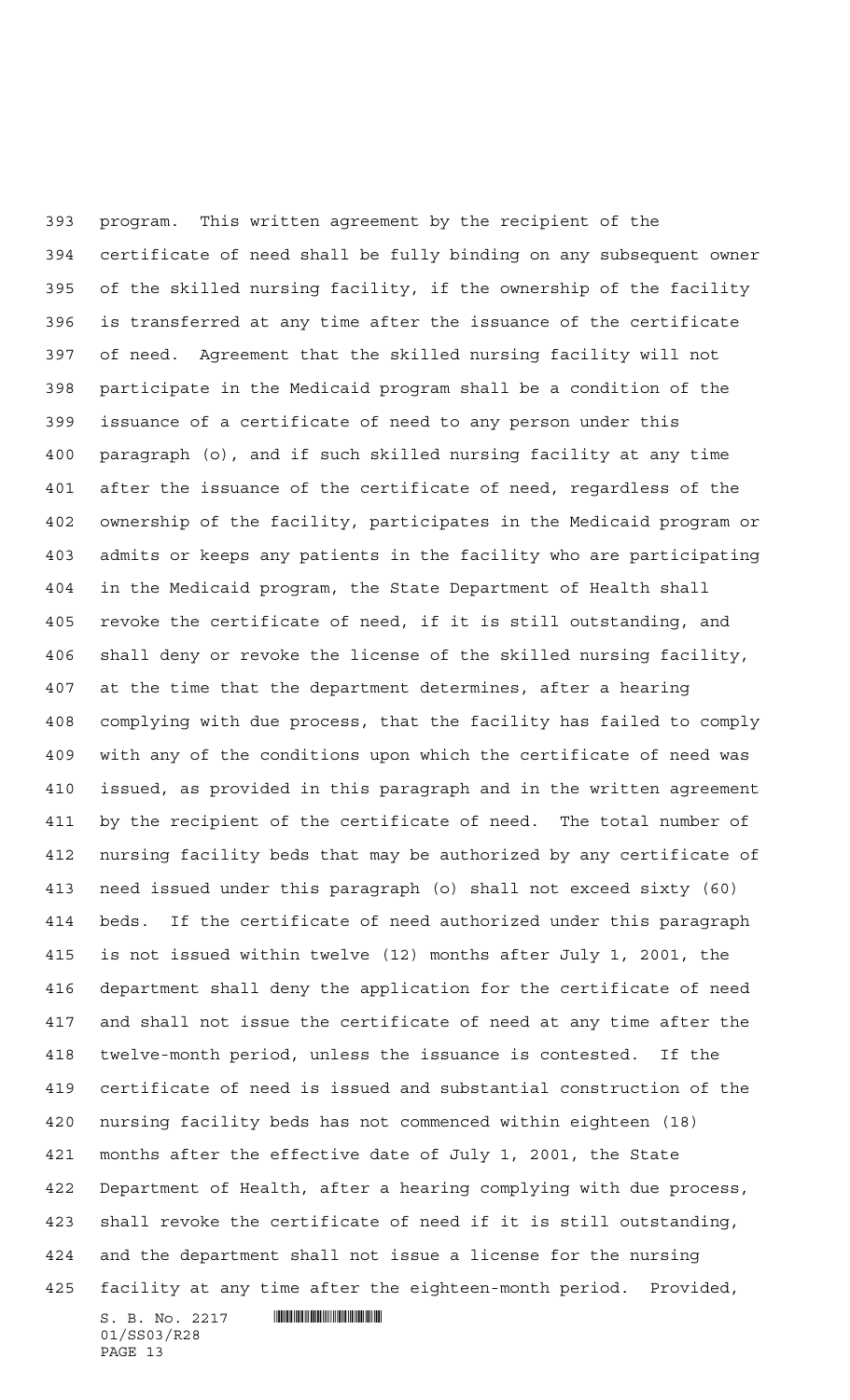however, that if the issuance of the certificate of need is contested, the department shall require substantial construction of the nursing facility beds within six (6) months after final adjudication on the issuance of the certificate of need.

 (p) The department may issue a certificate of need for the construction of a municipally-owned nursing facility within the Town of Belmont in Tishomingo County, not to exceed sixty (60) beds, provided that the recipient of the certificate of need agrees in writing that the skilled nursing facility will not at any time participate in the Medicaid program (Section 43-13-101 et seq.) or admit or keep any patients in the skilled nursing facility who are participating in the Medicaid program. This written agreement by the recipient of the certificate of need shall be fully binding on any subsequent owner of the skilled nursing facility, if the ownership of the facility is transferred at any time after the issuance of the certificate of need. Agreement that the skilled nursing facility will not participate in the Medicaid program shall be a condition of the issuance of a certificate of need to any person under this paragraph (p), and if such skilled nursing facility at any time after the issuance of the certificate of need, regardless of the ownership of the facility, participates in the Medicaid program or admits or keeps any patients in the facility who are participating in the Medicaid program, the State Department of Health shall revoke the certificate of need, if it is still outstanding, and shall deny or revoke the license of the skilled nursing facility, at the time that the department determines, after a hearing complying with due process, that the facility has failed to comply with any of the conditions upon which the certificate of need was issued, as provided in this paragraph and in the written agreement by the recipient of the certificate of need. The provision of Section 43-7-193(1) regarding substantial compliance of the projection of need as reported in the current State Health Plan is waived for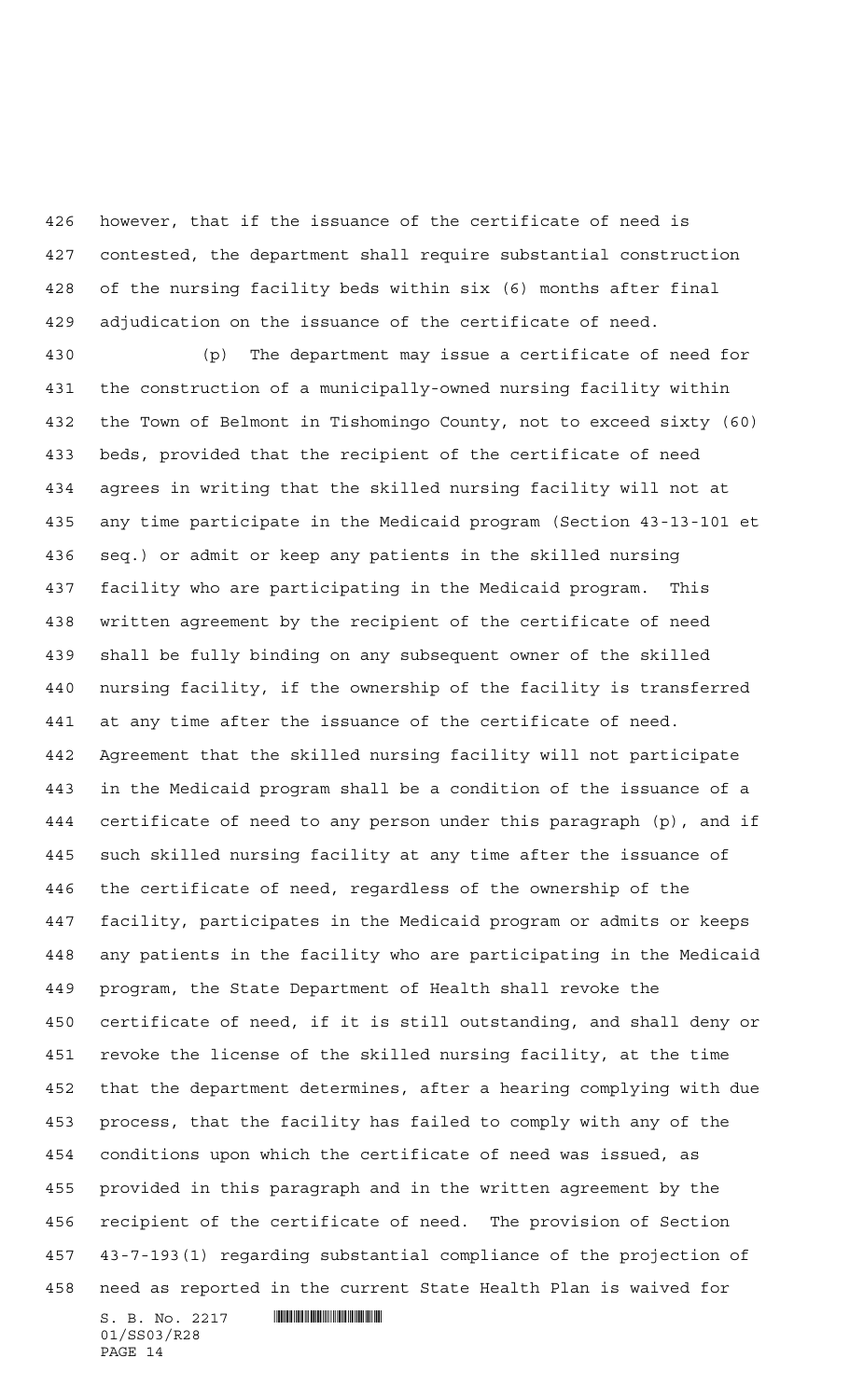the purposes of this paragraph. If the certificate of need authorized under this paragraph is not issued within twelve (12) months after July 1, 1998, the department shall deny the application for the certificate of need and shall not issue the certificate of need at any time after the twelve-month period, unless the issuance is contested. If the certificate of need is issued and substantial construction of the nursing facility beds has not commenced within eighteen (18) months after July 1, 1998, the State Department of Health, after a hearing complying with due process, shall revoke the certificate of need if it is still outstanding, and the department shall not issue a license for the nursing facility at any time after the eighteen-month period. Provided, however, that if the issuance of the certificate of need is contested, the department shall require substantial construction of the nursing facility beds within six (6) months after final adjudication on the issuance of the certificate of need.

 (q) (i) Beginning on July 1, 1999, the State Department of Health shall issue certificates of need during each of the next four (4) fiscal years for the construction or expansion of nursing facility beds or the conversion of other beds to nursing facility beds in each county in the state having a need for fifty (50) or more additional nursing facility beds, as shown in the fiscal year 1999 State Health Plan, in the manner provided in this paragraph (q). The total number of nursing facility beds that may be authorized by any certificate of need authorized under this paragraph (q) shall not exceed sixty (60) beds.

 (ii) Subject to the provisions of subparagraph (v), during each of the next four (4) fiscal years, the department shall issue six (6) certificates of need for new nursing facility beds, as follows: During fiscal years 2000, 2001 and 2002, one (1) certificate of need shall be issued for new nursing facility beds in the county in each of the four (4) Long-Term Care Planning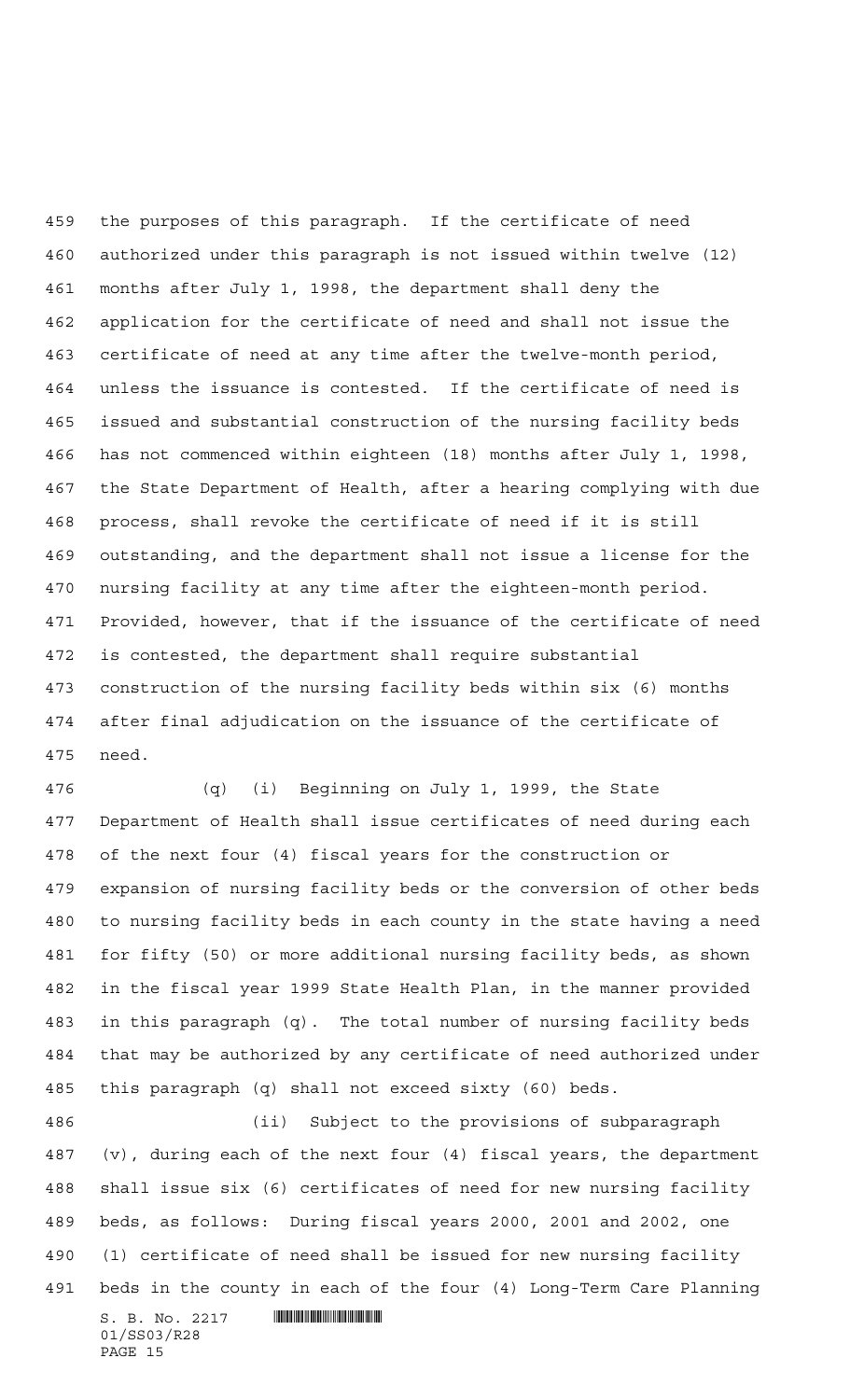Districts designated in the fiscal year 1999 State Health Plan that has the highest need in the district for those beds; and two (2) certificates of need shall be issued for new nursing facility beds in the two (2) counties from the state at large that have the highest need in the state for those beds, when considering the need on a statewide basis and without regard to the Long-Term Care Planning Districts in which the counties are located. During fiscal year 2003, one (1) certificate of need shall be issued for new nursing facility beds in any county having a need for fifty (50) or more additional nursing facility beds, as shown in the fiscal year 1999 State Health Plan, that has not received a certificate of need under this paragraph (q) during the three (3) previous fiscal years. During fiscal year 2000, in addition to the six (6) certificates of need authorized in this subparagraph, the department also shall issue a certificate of need for new nursing facility beds in Amite County and a certificate of need for new nursing facility beds in Carroll County.

 (iii) Subject to the provisions of subparagraph (v), the certificate of need issued under subparagraph (ii) for nursing facility beds in each Long-Term Care Planning District during each fiscal year shall first be available for nursing facility beds in the county in the district having the highest need for those beds, as shown in the fiscal year 1999 State Health Plan. If there are no applications for a certificate of need for nursing facility beds in the county having the highest need for those beds by the date specified by the department, then the certificate of need shall be available for nursing facility beds in other counties in the district in descending order of the need for those beds, from the county with the second highest need to the county with the lowest need, until an application is received for nursing facility beds in an eligible county in the district. (iv) Subject to the provisions of subparagraph

(v), the certificate of need issued under subparagraph (ii) for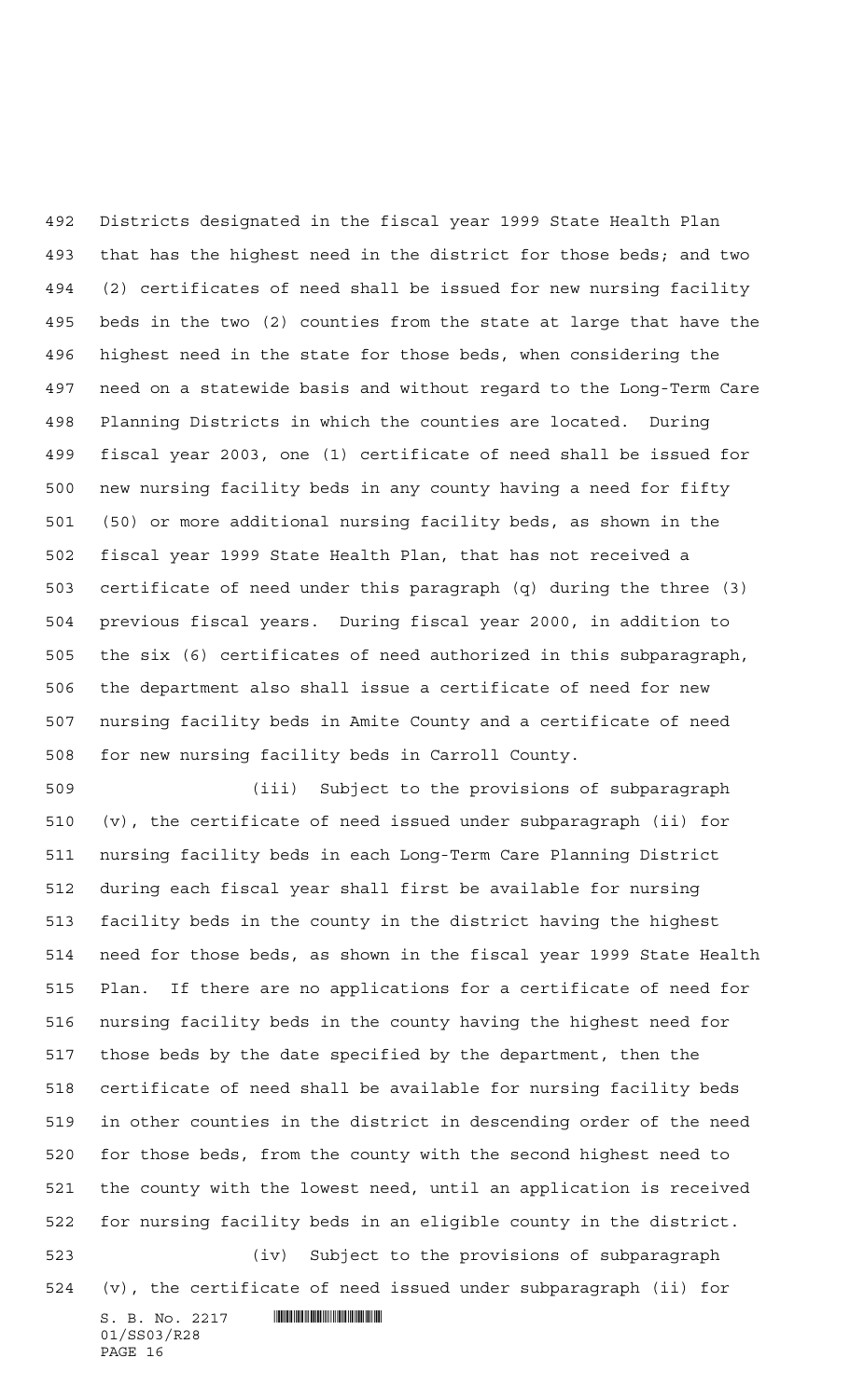nursing facility beds in the two (2) counties from the state at large during each fiscal year shall first be available for nursing facility beds in the two (2) counties that have the highest need in the state for those beds, as shown in the fiscal year 1999 State Health Plan, when considering the need on a statewide basis and without regard to the Long-Term Care Planning Districts in which the counties are located. If there are no applications for a certificate of need for nursing facility beds in either of the two (2) counties having the highest need for those beds on a statewide basis by the date specified by the department, then the certificate of need shall be available for nursing facility beds in other counties from the state at large in descending order of the need for those beds on a statewide basis, from the county with the second highest need to the county with the lowest need, until an application is received for nursing facility beds in an eligible county from the state at large.

 (v) If a certificate of need is authorized to be issued under this paragraph (q) for nursing facility beds in a county on the basis of the need in the Long-Term Care Planning District during any fiscal year of the four-year period, a certificate of need shall not also be available under this paragraph (q) for additional nursing facility beds in that county on the basis of the need in the state at large, and that county shall be excluded in determining which counties have the highest need for nursing facility beds in the state at large for that fiscal year. After a certificate of need has been issued under this paragraph (q) for nursing facility beds in a county during any fiscal year of the four-year period, a certificate of need shall not be available again under this paragraph (q) for additional nursing facility beds in that county during the four-year period, and that county shall be excluded in determining which counties have the highest need for nursing facility beds in succeeding fiscal years.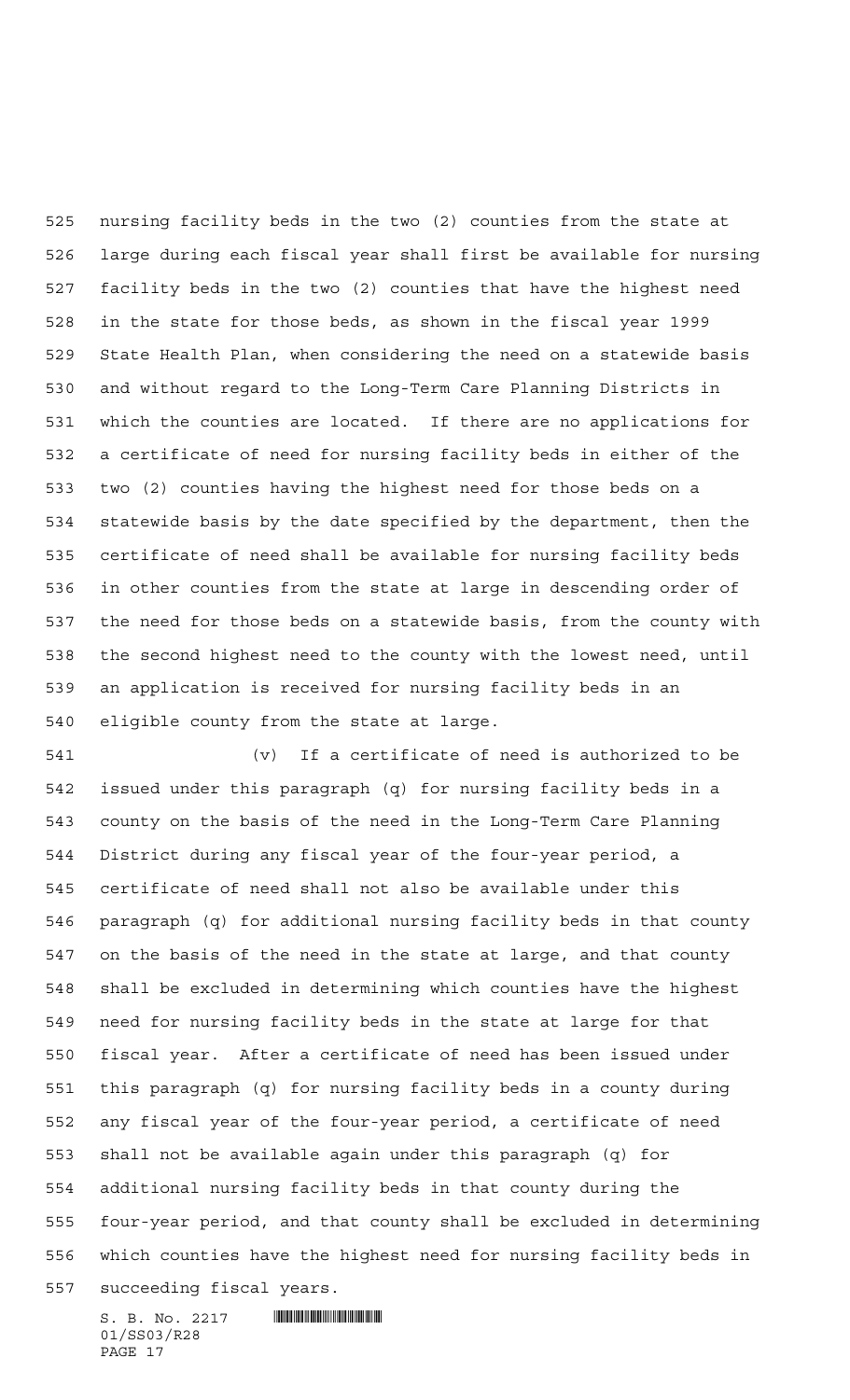(r) (i) Beginning on July 1, 1999, the State Department of Health shall issue certificates of need during each of the next two (2) fiscal years for the construction or expansion of nursing facility beds or the conversion of other beds to nursing facility beds in each of the four (4) Long-Term Care Planning Districts designated in the fiscal year 1999 State Health Plan, to provide care exclusively to patients with Alzheimer's disease.

 (ii) Not more than twenty (20) beds may be authorized by any certificate of need issued under this paragraph (r), and not more than a total of sixty (60) beds may be authorized in any Long-Term Care Planning District by all certificates of need issued under this paragraph (r). However, the total number of beds that may be authorized by all certificates of need issued under this paragraph (r) during any fiscal year shall not exceed one hundred twenty (120) beds, and the total number of beds that may be authorized in any Long-Term Care Planning District during any fiscal year shall not exceed forty (40) beds. Of the certificates of need that are issued for each Long-Term Care Planning District during the next two (2) fiscal years, at least one (1) shall be issued for beds in the northern part of the district, at least one (1) shall be issued for beds in the central part of the district, and at least one (1) shall be issued for beds in the southern part of the district.

 (iii) The State Department of Health, in consultation with the Department of Mental Health and the Division of Medicaid, shall develop and prescribe the staffing levels, space requirements and other standards and requirements that must be met with regard to the nursing facility beds authorized under this paragraph (r) to provide care exclusively to patients with Alzheimer's disease.

 (3) The State Department of Health may grant approval for and issue certificates of need to any person proposing the new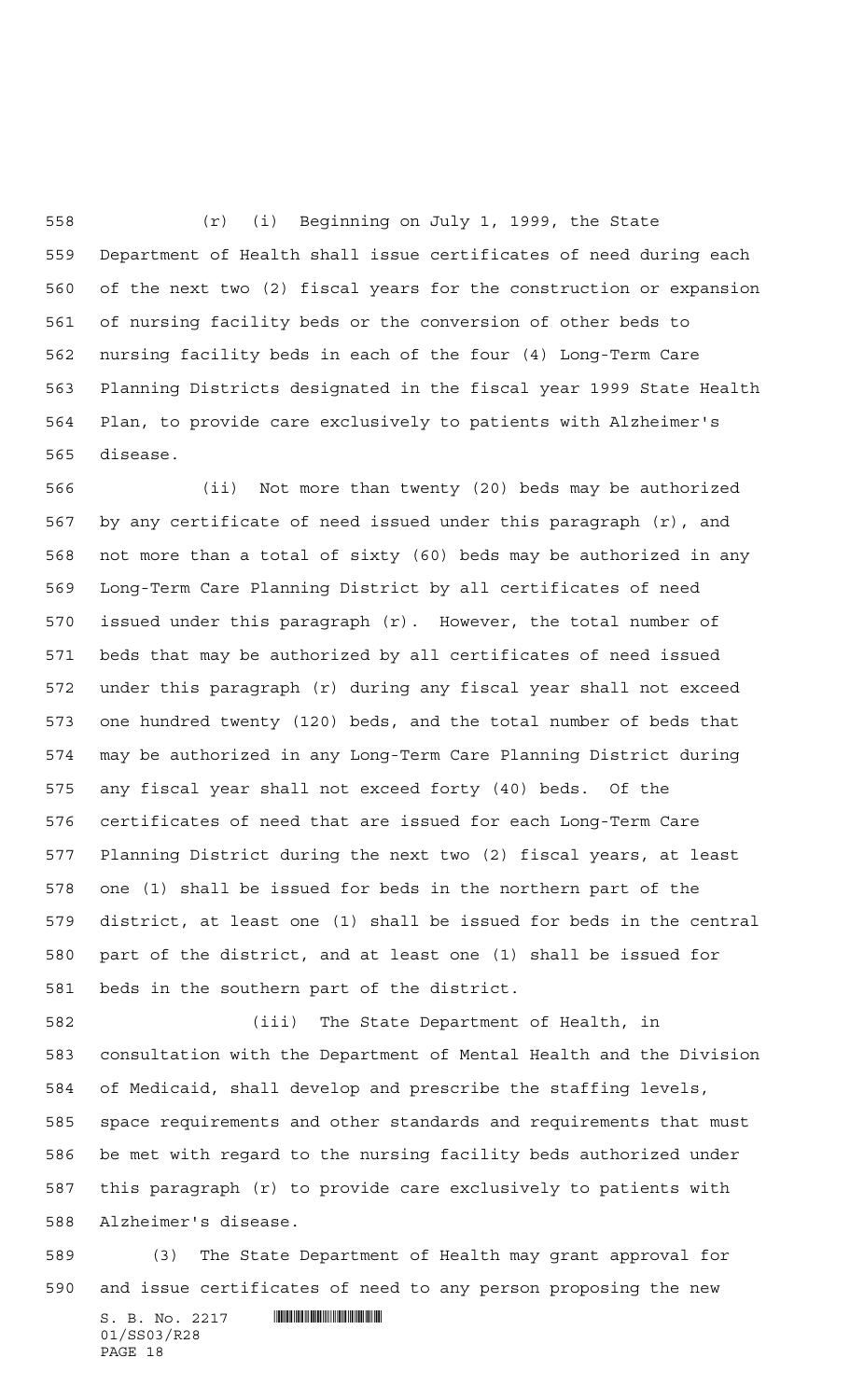construction of, addition to, conversion of beds of or expansion of any health care facility defined in subparagraph (x) (psychiatric residential treatment facility) of Section 41-7-173(h). The total number of beds which may be authorized by such certificates of need shall not exceed two hundred seventy-four (274) beds for the entire state.

 (a) Of the total number of beds authorized under this subsection, the department shall issue a certificate of need to a privately owned psychiatric residential treatment facility in Simpson County for the conversion of sixteen (16) intermediate care facility for the mentally retarded (ICF-MR) beds to psychiatric residential treatment facility beds, provided that facility agrees in writing that the facility shall give priority for the use of those sixteen (16) beds to Mississippi residents who are presently being treated in out-of-state facilities.

 $S. B. No. 2217$  **INSTERNAL SET AND ALL STATES**  (b) Of the total number of beds authorized under this subsection, the department may issue a certificate or certificates of need for the construction or expansion of psychiatric residential treatment facility beds or the conversion of other beds to psychiatric residential treatment facility beds in Warren County, not to exceed sixty (60) psychiatric residential treatment facility beds, provided that the facility agrees in writing that no more than thirty (30) of the beds at the psychiatric residential treatment facility will be certified for participation in the Medicaid program (Section 43-13-101 et seq.) for the use of any patients other than those who are participating only in the Medicaid program of another state, and that no claim will be submitted to the Division of Medicaid for Medicaid reimbursement for more than thirty (30) patients in the psychiatric residential treatment facility in any day or for any patient in the psychiatric residential treatment facility who is in a bed that is not Medicaid-certified. This written agreement by the recipient of the certificate of need shall be a condition of the issuance of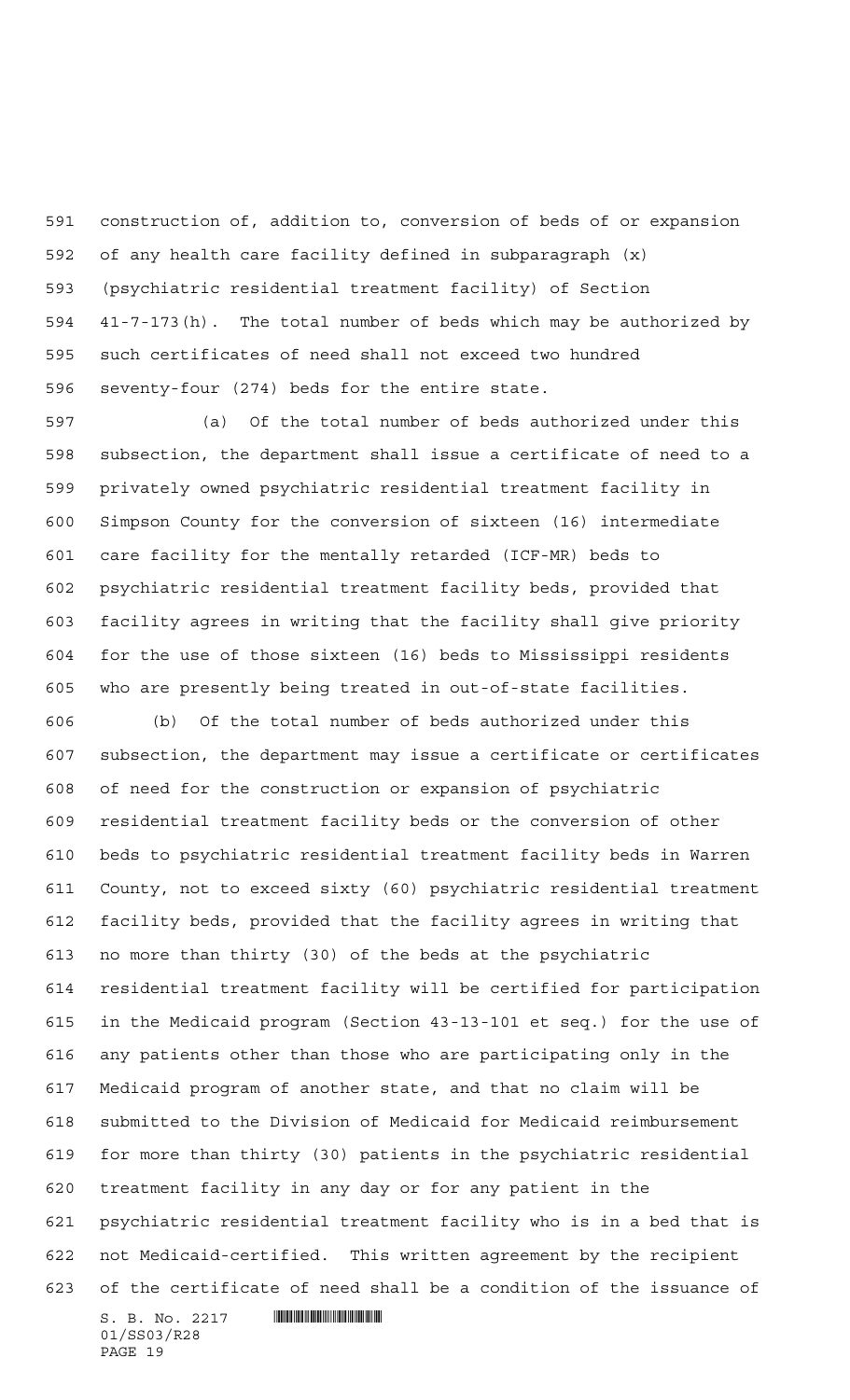the certificate of need under this paragraph, and the agreement shall be fully binding on any subsequent owner of the psychiatric residential treatment facility if the ownership of the facility is transferred at any time after the issuance of the certificate of need. After this written agreement is executed, the Division of Medicaid and the State Department of Health shall not certify more than thirty (30) of the beds in the psychiatric residential treatment facility for participation in the Medicaid program for the use of any patients other than those who are participating only in the Medicaid program of another state. If the psychiatric residential treatment facility violates the terms of the written agreement by admitting or keeping in the facility on a regular or continuing basis more than thirty (30) patients who are participating in the Mississippi Medicaid program, the State Department of Health shall revoke the license of the facility, at the time that the department determines, after a hearing complying with due process, that the facility has violated the condition upon which the certificate of need was issued, as provided in this paragraph and in the written agreement.

 (c) Of the total number of beds authorized under this subsection, the department shall issue a certificate of need to a hospital currently operating Medicaid-certified acute psychiatric beds for adolescents in DeSoto County, for the establishment of a forty-bed psychiatric residential treatment facility in DeSoto County, provided that the hospital agrees in writing (i) that the hospital shall give priority for the use of those forty (40) beds to Mississippi residents who are presently being treated in out-of-state facilities, and (ii) that no more than fifteen (15) of the beds at the psychiatric residential treatment facility will be certified for participation in the Medicaid program (Section 43-13-101 et seq.), and that no claim will be submitted for Medicaid reimbursement for more than fifteen (15) patients in the psychiatric residential treatment facility in any day or for any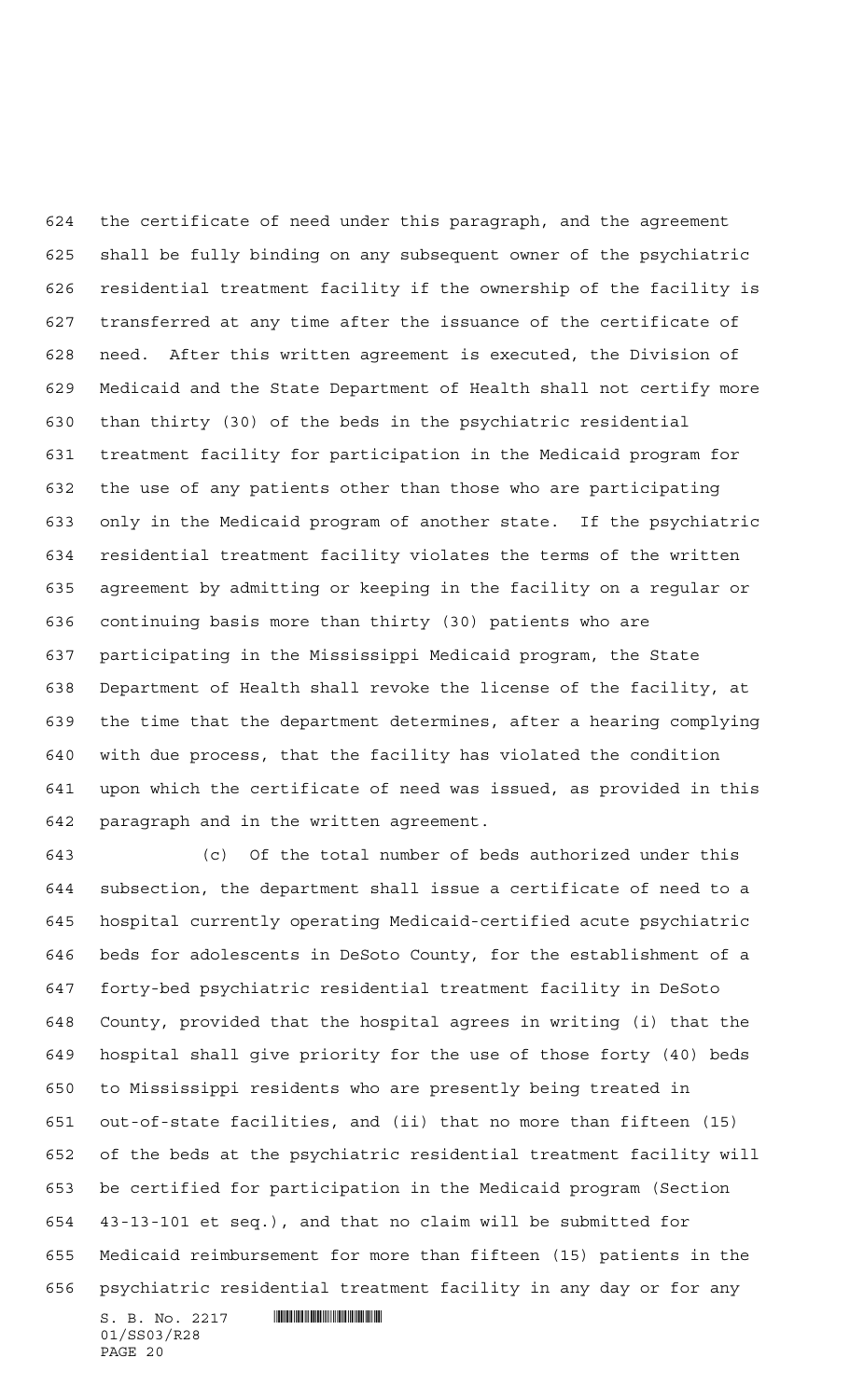patient in the psychiatric residential treatment facility who is in a bed that is not Medicaid-certified. This written agreement by the recipient of the certificate of need shall be a condition of the issuance of the certificate of need under this paragraph, and the agreement shall be fully binding on any subsequent owner of the psychiatric residential treatment facility if the ownership of the facility is transferred at any time after the issuance of the certificate of need. After this written agreement is executed, the Division of Medicaid and the State Department of Health shall not certify more than fifteen (15) of the beds in the psychiatric residential treatment facility for participation in the Medicaid program. If the psychiatric residential treatment facility violates the terms of the written agreement by admitting or keeping in the facility on a regular or continuing basis more than fifteen (15) patients who are participating in the Medicaid program, the State Department of Health shall revoke the license of the facility, at the time that the department determines, after a hearing complying with due process, that the facility has violated the condition upon which the certificate of need was issued, as provided in this paragraph and in the written agreement.

 $S. B. No. 2217$  **INSTERNAL SET AND ALL STATES**  (d) Of the total number of beds authorized under this subsection, the department may issue a certificate or certificates of need for the construction or expansion of psychiatric residential treatment facility beds or the conversion of other beds to psychiatric treatment facility beds, not to exceed thirty (30) psychiatric residential treatment facility beds, in either Alcorn, Tishomingo, Prentiss, Lee, Itawamba, Monroe, Chickasaw, Pontotoc, Calhoun, Lafayette, Union, Benton or Tippah Counties. (e) Of the total number of beds authorized under this subsection (3) the department shall issue a certificate of need to a privately owned, nonprofit psychiatric residential treatment facility in Hinds County for an eight-bed expansion of the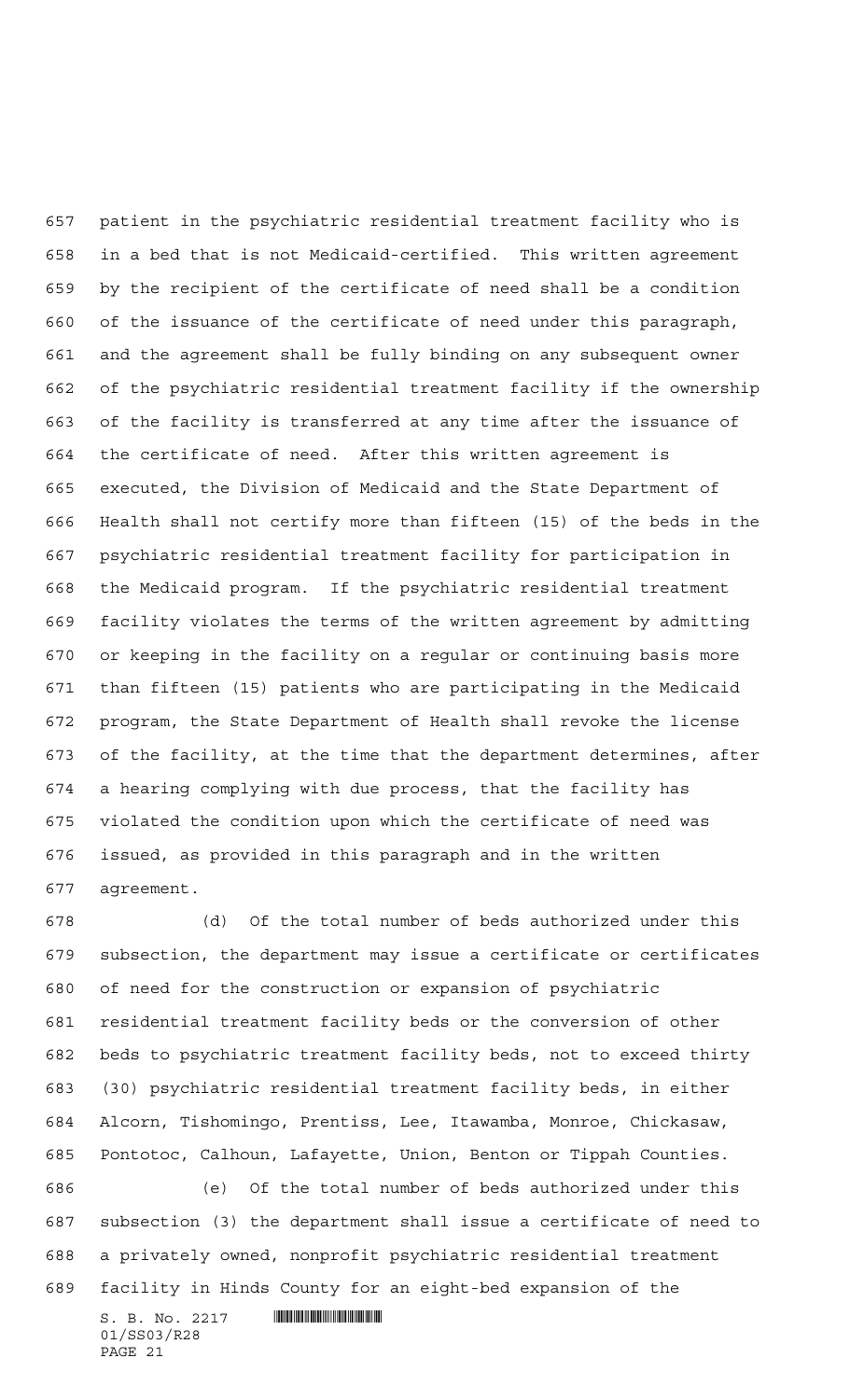facility, provided that the facility agrees in writing that the facility shall give priority for the use of those eight (8) beds to Mississippi residents who are presently being treated in out-of-state facilities.

 (4) (a) From and after July 1, 1993, the department shall not issue a certificate of need to any person for the new construction of any hospital, psychiatric hospital or chemical dependency hospital that will contain any child/adolescent psychiatric or child/adolescent chemical dependency beds, or for the conversion of any other health care facility to a hospital, psychiatric hospital or chemical dependency hospital that will contain any child/adolescent psychiatric or child/adolescent chemical dependency beds, or for the addition of any child/adolescent psychiatric or child/adolescent chemical dependency beds in any hospital, psychiatric hospital or chemical dependency hospital, or for the conversion of any beds of another category in any hospital, psychiatric hospital or chemical dependency hospital to child/adolescent psychiatric or child/adolescent chemical dependency beds, except as hereinafter authorized:

 (i) The department may issue certificates of need to any person for any purpose described in this subsection, provided that the hospital, psychiatric hospital or chemical dependency hospital does not participate in the Medicaid program (Section 43-13-101 et seq.) at the time of the application for the certificate of need and the owner of the hospital, psychiatric hospital or chemical dependency hospital agrees in writing that the hospital, psychiatric hospital or chemical dependency hospital will not at any time participate in the Medicaid program or admit or keep any patients who are participating in the Medicaid program in the hospital, psychiatric hospital or chemical dependency hospital. This written agreement by the recipient of the certificate of need shall be fully binding on any subsequent owner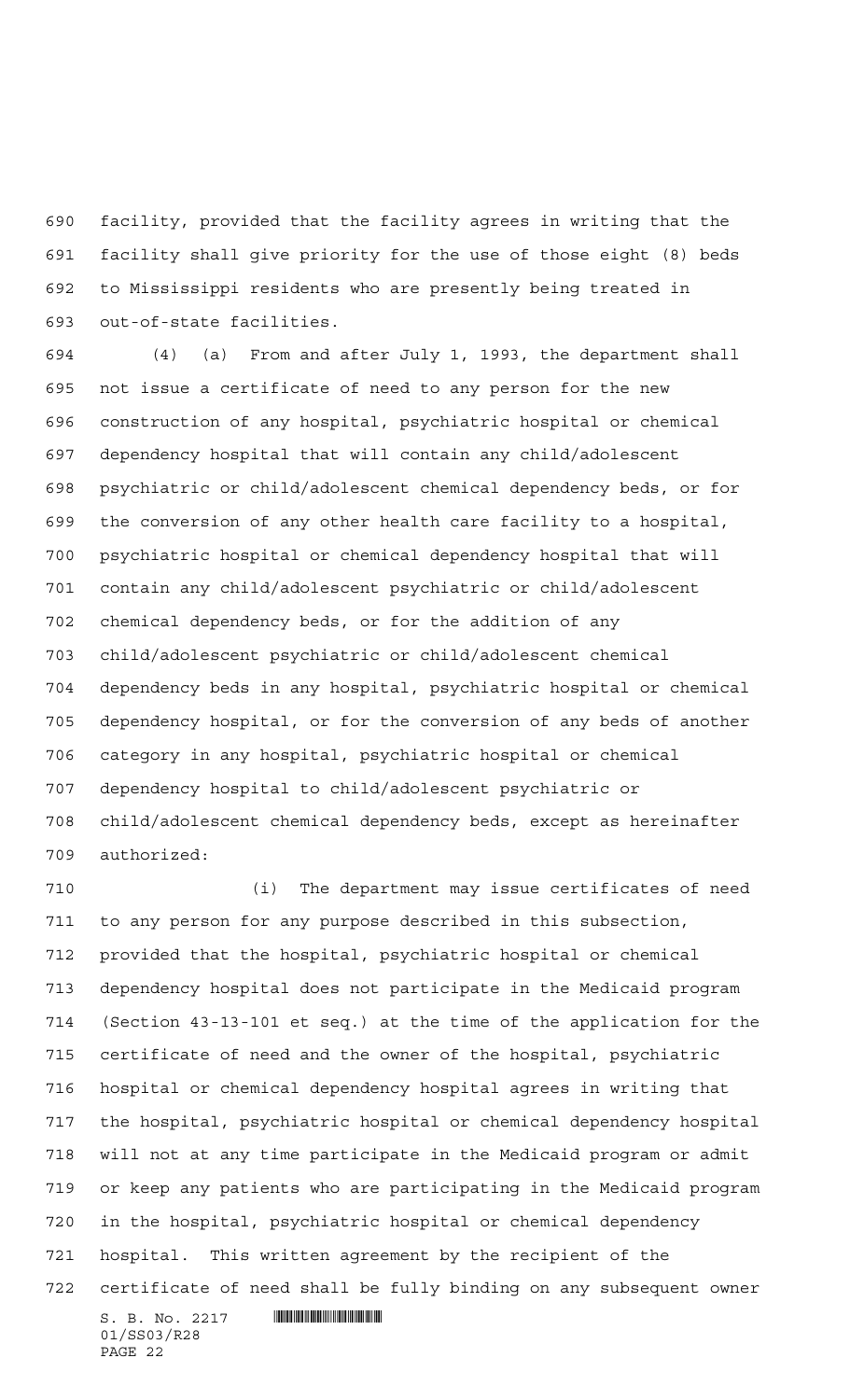of the hospital, psychiatric hospital or chemical dependency hospital, if the ownership of the facility is transferred at any time after the issuance of the certificate of need. Agreement that the hospital, psychiatric hospital or chemical dependency hospital will not participate in the Medicaid program shall be a condition of the issuance of a certificate of need to any person under this subparagraph (a)(i), and if such hospital, psychiatric hospital or chemical dependency hospital at any time after the issuance of the certificate of need, regardless of the ownership of the facility, participates in the Medicaid program or admits or keeps any patients in the hospital, psychiatric hospital or chemical dependency hospital who are participating in the Medicaid program, the State Department of Health shall revoke the certificate of need, if it is still outstanding, and shall deny or revoke the license of the hospital, psychiatric hospital or chemical dependency hospital, at the time that the department determines, after a hearing complying with due process, that the hospital, psychiatric hospital or chemical dependency hospital has failed to comply with any of the conditions upon which the certificate of need was issued, as provided in this subparagraph and in the written agreement by the recipient of the certificate of need.

 (ii) The department may issue a certificate of need for the conversion of existing beds in a county hospital in Choctaw County from acute care beds to child/adolescent chemical dependency beds. For purposes of this subparagraph, the provisions of Section 41-7-193(1) requiring substantial compliance with the projection of need as reported in the current State Health Plan is waived. The total number of beds that may be authorized under authority of this subparagraph shall not exceed twenty (20) beds. There shall be no prohibition or restrictions on participation in the Medicaid program (Section 43-13-101 et seq.) for the hospital receiving the certificate of need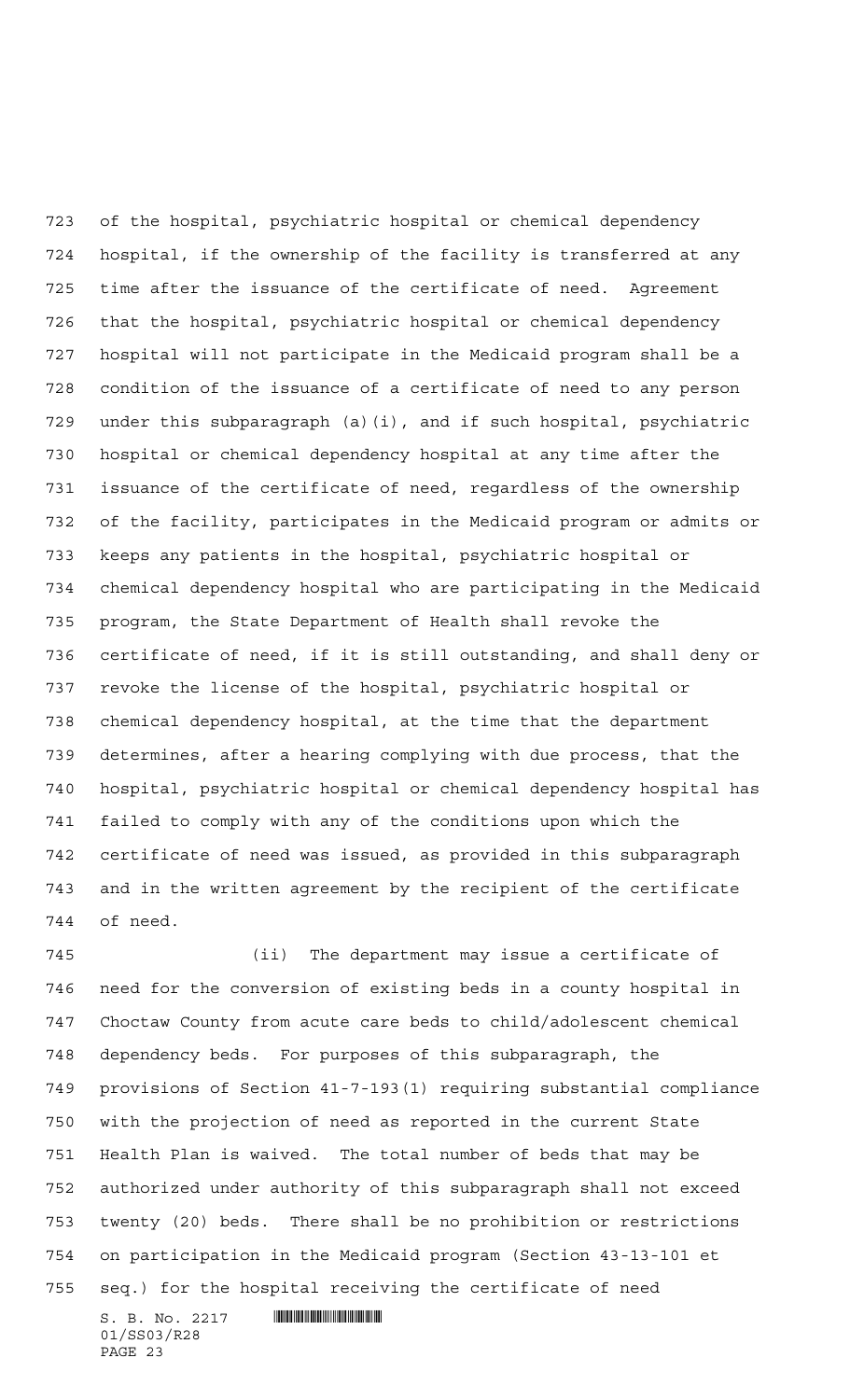authorized under this subparagraph (a)(ii) or for the beds converted pursuant to the authority of that certificate of need. (iii) The department may issue a certificate or certificates of need for the construction or expansion of child/adolescent psychiatric beds or the conversion of other beds to child/adolescent psychiatric beds in Warren County. For purposes of this subparagraph, the provisions of Section 41-7-193(1) requiring substantial compliance with the projection of need as reported in the current State Health Plan are waived. The total number of beds that may be authorized under the authority of this subparagraph shall not exceed twenty (20) beds. There shall be no prohibition or restrictions on participation in the Medicaid program (Section 43-13-101 et seq.) for the person receiving the certificate of need authorized under this subparagraph (a)(iii) or for the beds converted pursuant to the authority of that certificate of need.

 (iv) The department shall issue a certificate of need to the Region 7 Mental Health/Retardation Commission for the construction or expansion of child/adolescent psychiatric beds or the conversion of other beds to child/adolescent psychiatric beds in any of the counties served by the commission. For purposes of this subparagraph, the provisions of Section 41-7-193(1) requiring substantial compliance with the projection of need as reported in the current State Health Plan is waived. The total number of beds that may be authorized under the authority of this subparagraph shall not exceed twenty (20) beds. There shall be no prohibition or restrictions on participation in the Medicaid program (Section 43-13-101 et seq.) for the person receiving the certificate of need authorized under this subparagraph (a)(iv) or for the beds converted pursuant to the authority of that certificate of need. (v) The department may issue a certificate of need to any county hospital located in Leflore County for the

 $S. B. No. 2217$  **INSTERNAL SET AND ALL STATES** construction or expansion of adult psychiatric beds or the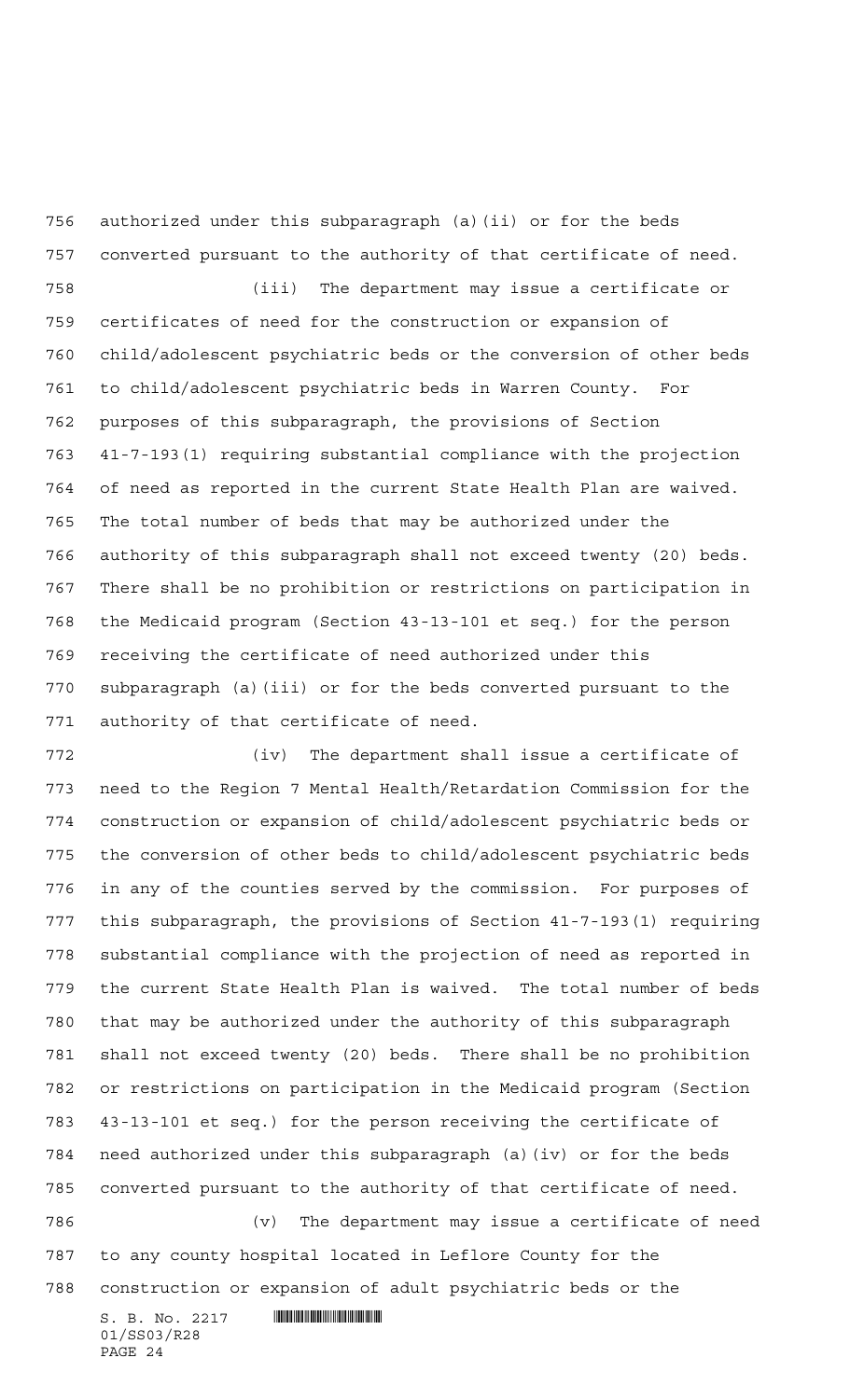conversion of other beds to adult psychiatric beds, not to exceed twenty (20) beds, provided that the recipient of the certificate of need agrees in writing that the adult psychiatric beds will not at any time be certified for participation in the Medicaid program and that the hospital will not admit or keep any patients who are participating in the Medicaid program in any of such adult psychiatric beds. This written agreement by the recipient of the certificate of need shall be fully binding on any subsequent owner of the hospital if the ownership of the hospital is transferred at any time after the issuance of the certificate of need. Agreement that the adult psychiatric beds will not be certified for participation in the Medicaid program shall be a condition of the issuance of a certificate of need to any person under this subparagraph (a)(v), and if such hospital at any time after the issuance of the certificate of need, regardless of the ownership of the hospital, has any of such adult psychiatric beds certified for participation in the Medicaid program or admits or keeps any Medicaid patients in such adult psychiatric beds, the State Department of Health shall revoke the certificate of need, if it is still outstanding, and shall deny or revoke the license of the hospital at the time that the department determines, after a hearing complying with due process, that the hospital has failed to comply with any of the conditions upon which the certificate of need was issued, as provided in this subparagraph and in the written agreement by the recipient of the certificate of need. (vi) The department may issue a certificate or

 certificates of need for the expansion of child psychiatric beds or the conversion of other beds to child psychiatric beds at the University of Mississippi Medical Center. For purposes of this subparagraph (a)(vi), the provision of Section 41-7-193(1) requiring substantial compliance with the projection of need as reported in the current State Health Plan is waived. The total number of beds that may be authorized under the authority of this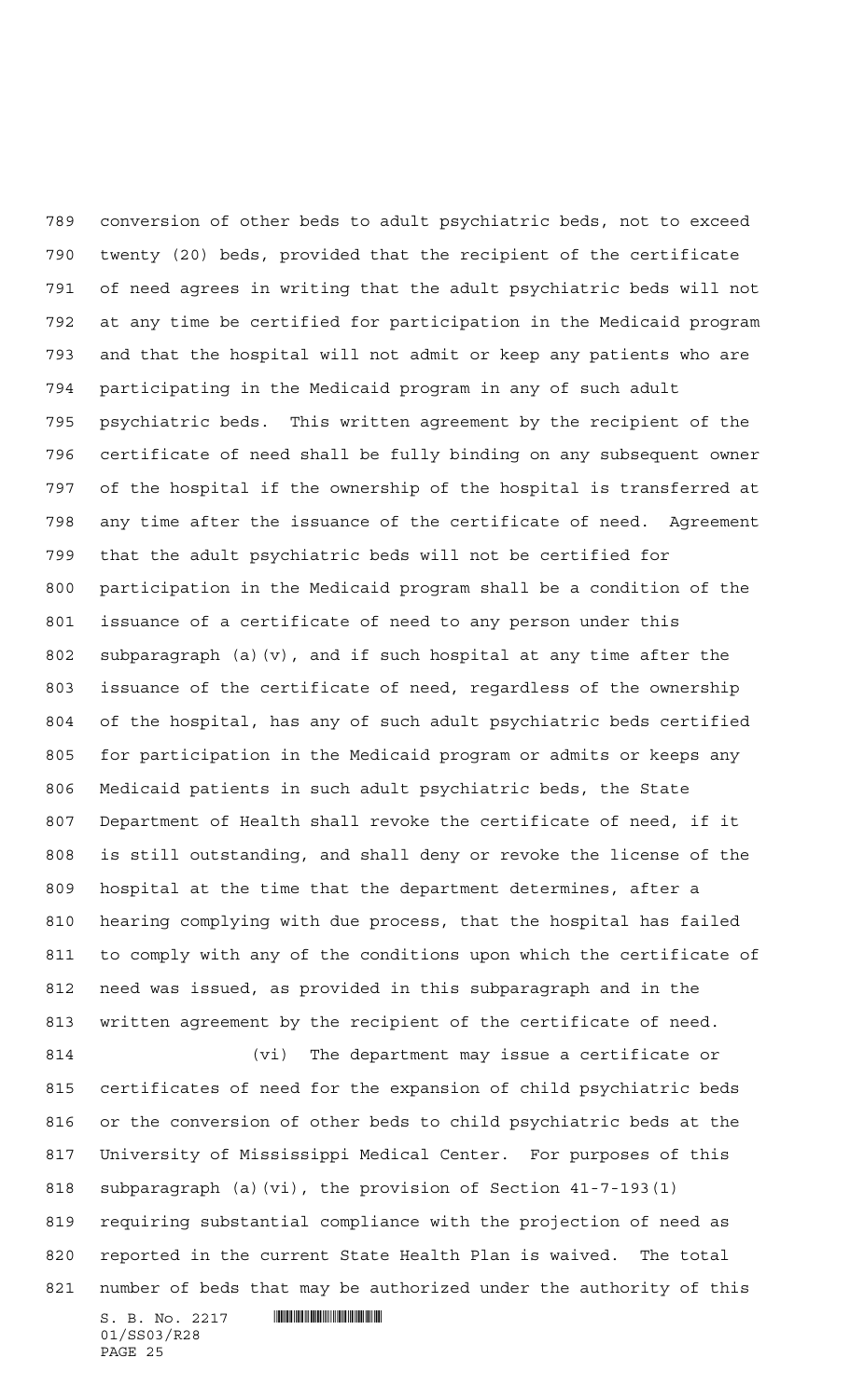subparagraph (a)(vi) shall not exceed fifteen (15) beds. There shall be no prohibition or restrictions on participation in the Medicaid program (Section 43-13-101 et seq.) for the hospital receiving the certificate of need authorized under this subparagraph (a)(vi) or for the beds converted pursuant to the authority of that certificate of need.

 (b) From and after July 1, 1990, no hospital, psychiatric hospital or chemical dependency hospital shall be authorized to add any child/adolescent psychiatric or child/adolescent chemical dependency beds or convert any beds of another category to child/adolescent psychiatric or child/adolescent chemical dependency beds without a certificate of need under the authority of subsection (1)(c) of this section.

 (5) The department may issue a certificate of need to a county hospital in Winston County for the conversion of fifteen (15) acute care beds to geriatric psychiatric care beds.

 (6) The State Department of Health shall issue a certificate of need to a Mississippi corporation qualified to manage a long-term care hospital as defined in Section 41-7-173(h)(xii) in Harrison County, not to exceed eighty (80) beds, including any necessary renovation or construction required for licensure and certification, provided that the recipient of the certificate of need agrees in writing that the long-term care hospital will not at any time participate in the Medicaid program (Section 43-13-101 et seq.) or admit or keep any patients in the long-term care hospital who are participating in the Medicaid program. This written agreement by the recipient of the certificate of need shall be fully binding on any subsequent owner of the long-term care hospital, if the ownership of the facility is transferred at any time after the issuance of the certificate of need. Agreement that the long-term care hospital will not participate in the Medicaid program shall be a condition of the issuance of a certificate of need to any person under this subsection (6), and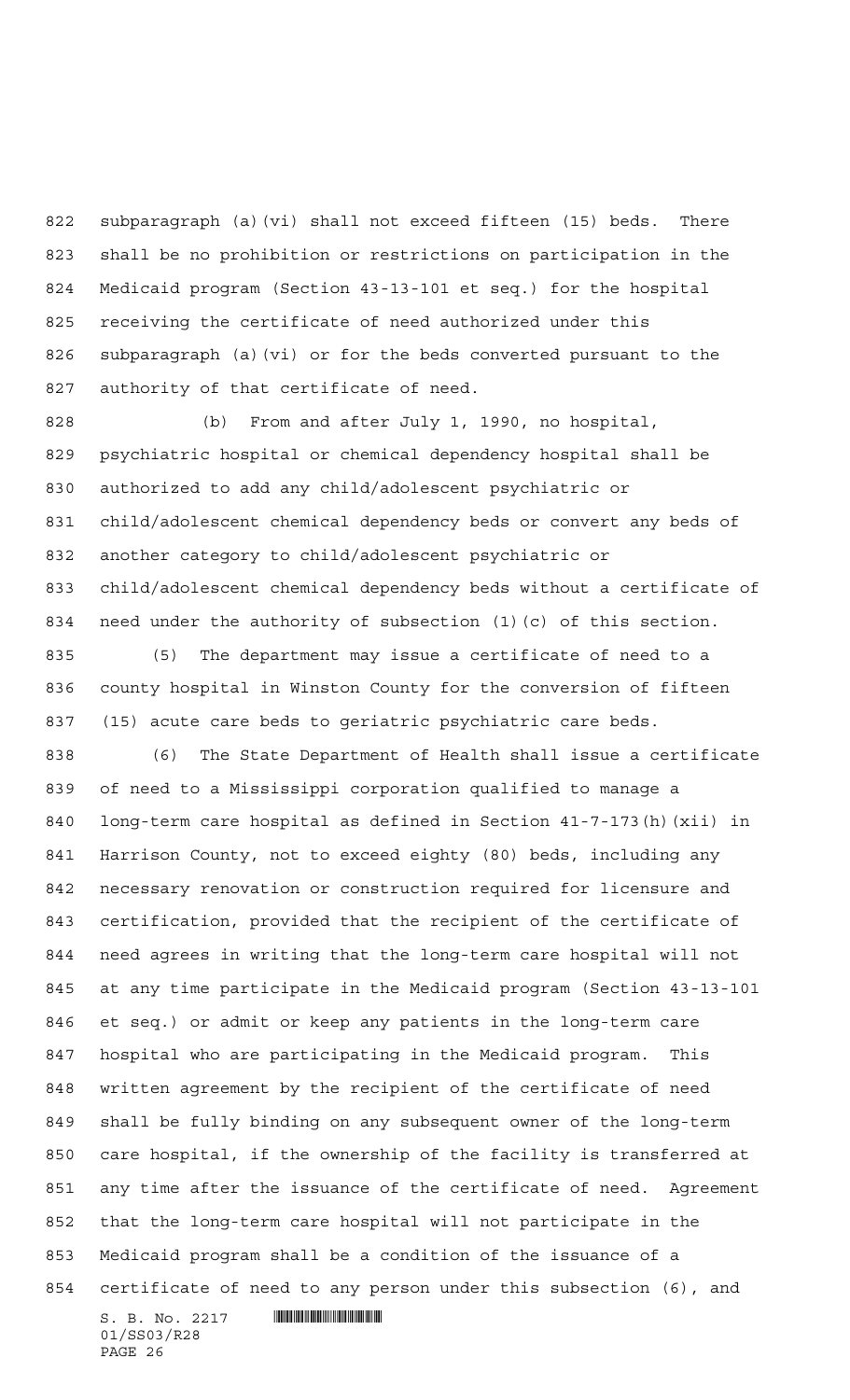if such long-term care hospital at any time after the issuance of the certificate of need, regardless of the ownership of the facility, participates in the Medicaid program or admits or keeps any patients in the facility who are participating in the Medicaid program, the State Department of Health shall revoke the certificate of need, if it is still outstanding, and shall deny or revoke the license of the long-term care hospital, at the time that the department determines, after a hearing complying with due process, that the facility has failed to comply with any of the conditions upon which the certificate of need was issued, as provided in this subsection and in the written agreement by the recipient of the certificate of need. For purposes of this subsection, the provision of Section 41-7-193(1) requiring substantial compliance with the projection of need as reported in the current State Health Plan is hereby waived.

 $S. B. No. 2217$  **INSTERNAL SET AND ALL STATES**  (7) The State Department of Health may issue a certificate of need to any hospital in the state to utilize a portion of its beds for the "swing-bed" concept. Any such hospital must be in conformance with the federal regulations regarding such swing-bed concept at the time it submits its application for a certificate of need to the State Department of Health, except that such hospital may have more licensed beds or a higher average daily census (ADC) than the maximum number specified in federal regulations for participation in the swing-bed program. Any hospital meeting all federal requirements for participation in the swing-bed program which receives such certificate of need shall render services provided under the swing-bed concept to any patient eligible for Medicare (Title XVIII of the Social Security Act) who is certified by a physician to be in need of such services, and no such hospital shall permit any patient who is eligible for both Medicaid and Medicare or eligible only for Medicaid to stay in the swing beds of the hospital for more than thirty (30) days per admission unless the hospital receives prior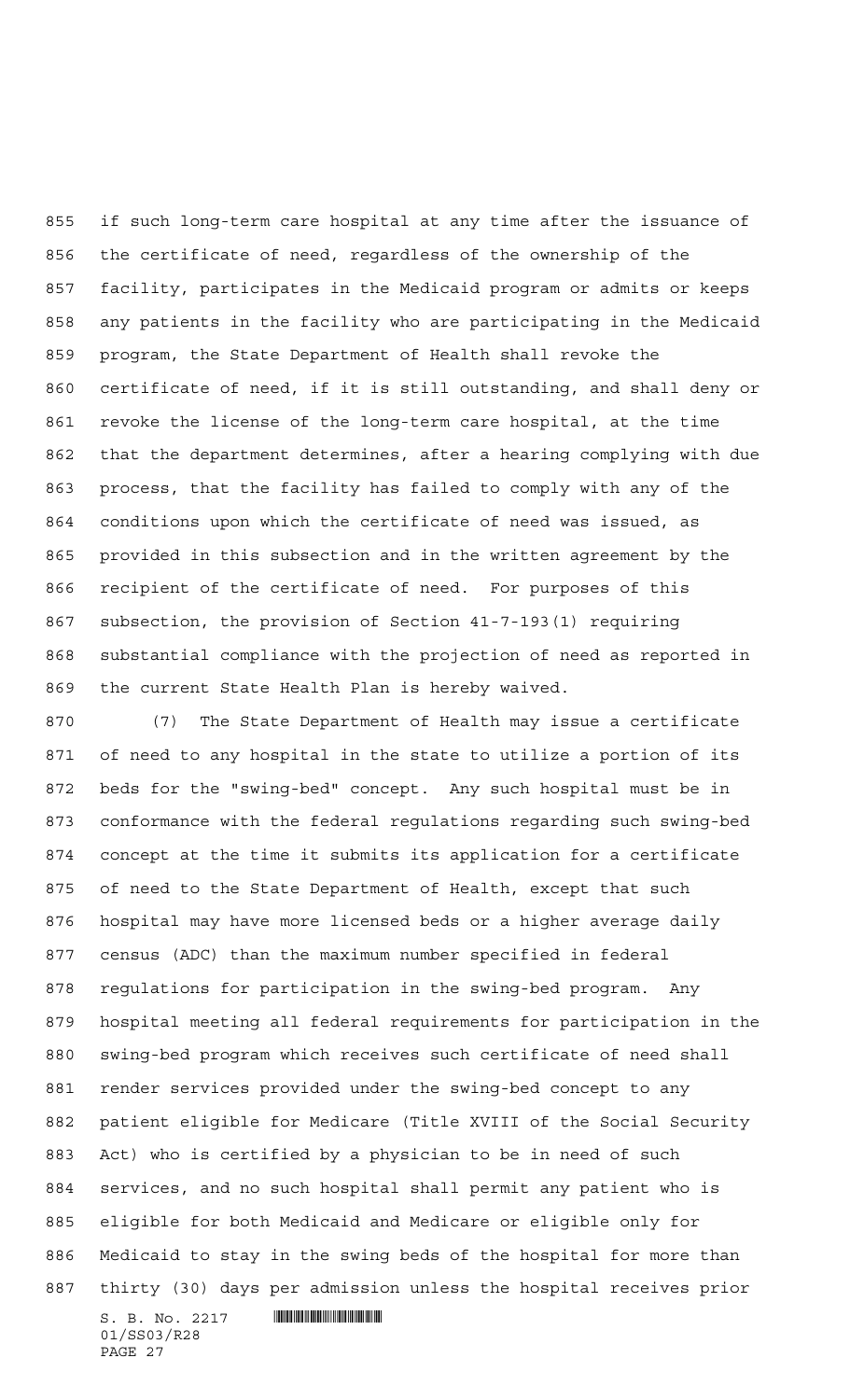approval for such patient from the Division of Medicaid, Office of the Governor. Any hospital having more licensed beds or a higher average daily census (ADC) than the maximum number specified in federal regulations for participation in the swing-bed program which receives such certificate of need shall develop a procedure to insure that before a patient is allowed to stay in the swing beds of the hospital, there are no vacant nursing home beds available for that patient located within a fifty-mile radius of the hospital. When any such hospital has a patient staying in the swing beds of the hospital and the hospital receives notice from a nursing home located within such radius that there is a vacant bed available for that patient, the hospital shall transfer the patient to the nursing home within a reasonable time after receipt of the notice. Any hospital which is subject to the requirements of the two (2) preceding sentences of this subsection may be suspended from participation in the swing-bed program for a reasonable period of time by the State Department of Health if the department, after a hearing complying with due process, determines that the hospital has failed to comply with any of those requirements.

 (8) The Department of Health shall not grant approval for or issue a certificate of need to any person proposing the new construction of, addition to or expansion of a health care facility as defined in subparagraph (viii) of Section 41-7-173(h). (9) The Department of Health shall not grant approval for or issue a certificate of need to any person proposing the establishment of, or expansion of the currently approved territory of, or the contracting to establish a home office, subunit or branch office within the space operated as a health care facility as defined in Section 41-7-173(h)(i) through (viii) by a health care facility as defined in subparagraph (ix) of Section 41-7-173(h).

 $S. B. No. 2217$  **WHICH CONSIDERED** 01/SS03/R28 PAGE 28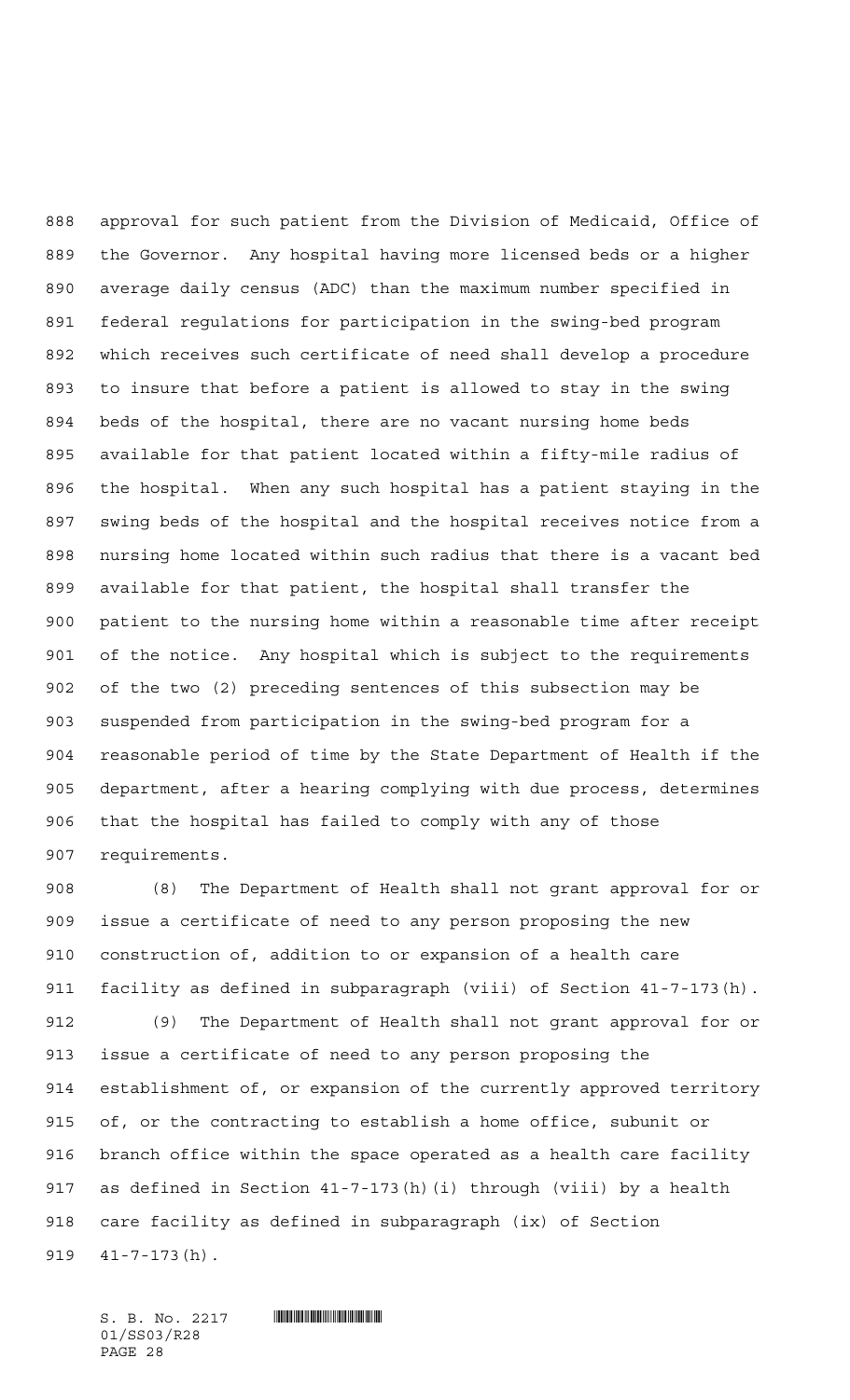(10) Health care facilities owned and/or operated by the state or its agencies are exempt from the restraints in this section against issuance of a certificate of need if such addition or expansion consists of repairing or renovation necessary to comply with the state licensure law. This exception shall not apply to the new construction of any building by such state facility. This exception shall not apply to any health care facilities owned and/or operated by counties, municipalities, districts, unincorporated areas, other defined persons, or any combination thereof.

 (11) The new construction, renovation or expansion of or addition to any health care facility defined in subparagraph (ii) (psychiatric hospital), subparagraph (iv) (skilled nursing facility), subparagraph (vi) (intermediate care facility), subparagraph (viii) (intermediate care facility for the mentally retarded) and subparagraph (x) (psychiatric residential treatment facility) of Section 41-7-173(h) which is owned by the State of Mississippi and under the direction and control of the State Department of Mental Health, and the addition of new beds or the conversion of beds from one category to another in any such defined health care facility which is owned by the State of Mississippi and under the direction and control of the State Department of Mental Health, shall not require the issuance of a certificate of need under Section 41-7-171 et seq., notwithstanding any provision in Section 41-7-171 et seq. to the contrary.

 (12) The new construction, renovation or expansion of or addition to any veterans homes or domiciliaries for eligible veterans of the State of Mississippi as authorized under Section 35-1-19 shall not require the issuance of a certificate of need, notwithstanding any provision in Section 41-7-171 et seq. to the contrary.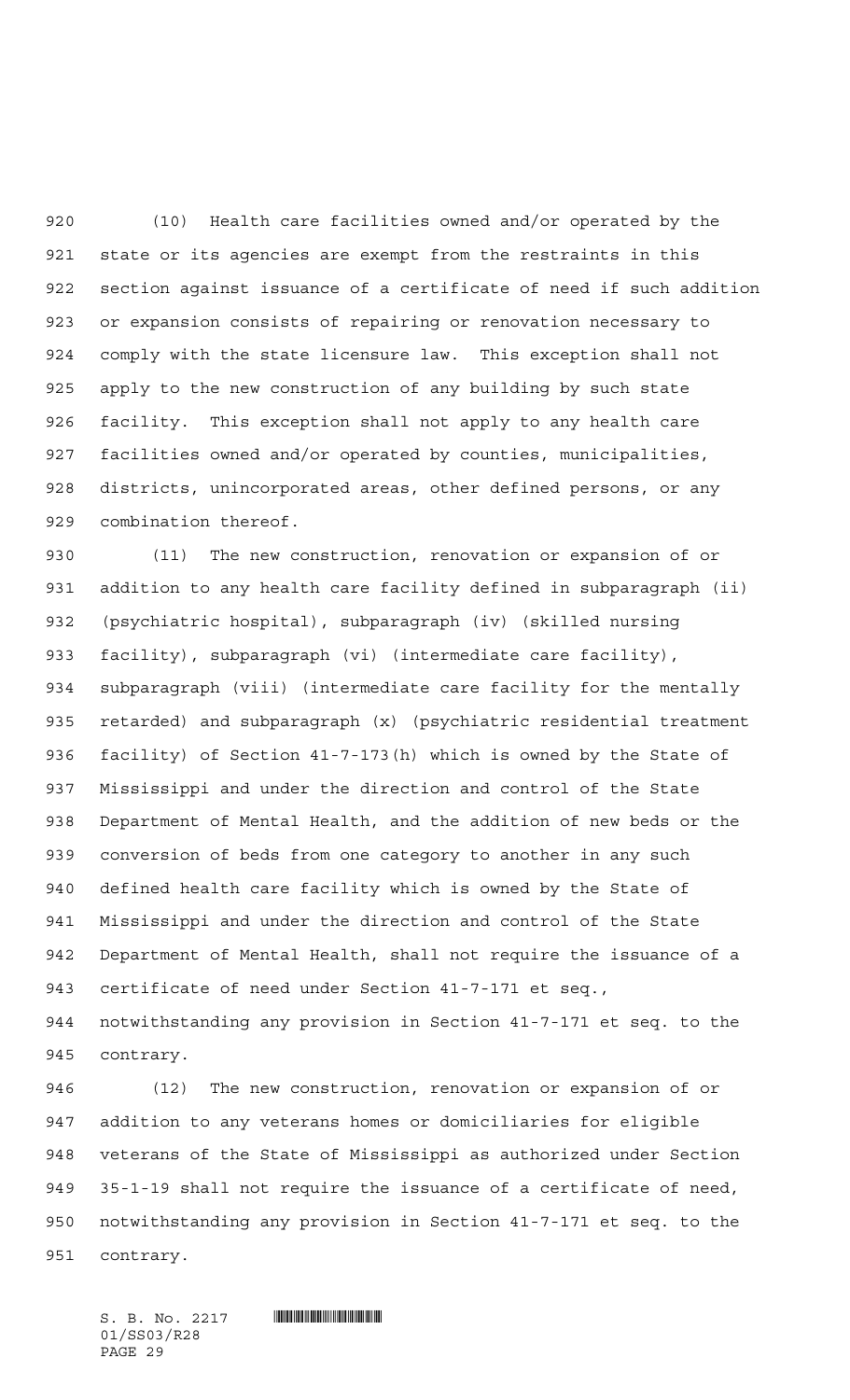(13) The new construction of a nursing facility or nursing facility beds or the conversion of other beds to nursing facility beds shall not require the issuance of a certificate of need, notwithstanding any provision in Section 41-7-171 et seq. to the contrary, if the conditions of this subsection are met.

 (a) Before any construction or conversion may be undertaken without a certificate of need, the owner of the nursing facility, in the case of an existing facility, or the applicant to construct a nursing facility, in the case of new construction, first must file a written notice of intent and sign a written agreement with the State Department of Health that the entire nursing facility will not at any time participate in or have any beds certified for participation in the Medicaid program (Section 43-13-101 et seq.), will not admit or keep any patients in the nursing facility who are participating in the Medicaid program, and will not submit any claim for Medicaid reimbursement for any patient in the facility. This written agreement by the owner or applicant shall be a condition of exercising the authority under this subsection without a certificate of need, and the agreement shall be fully binding on any subsequent owner of the nursing facility if the ownership of the facility is transferred at any time after the agreement is signed. After the written agreement is signed, the Division of Medicaid and the State Department of Health shall not certify any beds in the nursing facility for participation in the Medicaid program. If the nursing facility violates the terms of the written agreement by participating in the Medicaid program, having any beds certified for participation in the Medicaid program, admitting or keeping any patient in the facility who is participating in the Medicaid program, or submitting any claim for Medicaid reimbursement for any patient in the facility, the State Department of Health shall revoke the license of the nursing facility at the time that the department

 $S. B. No. 2217$  . The set of  $S. B. N_O. 2217$ 01/SS03/R28 PAGE 30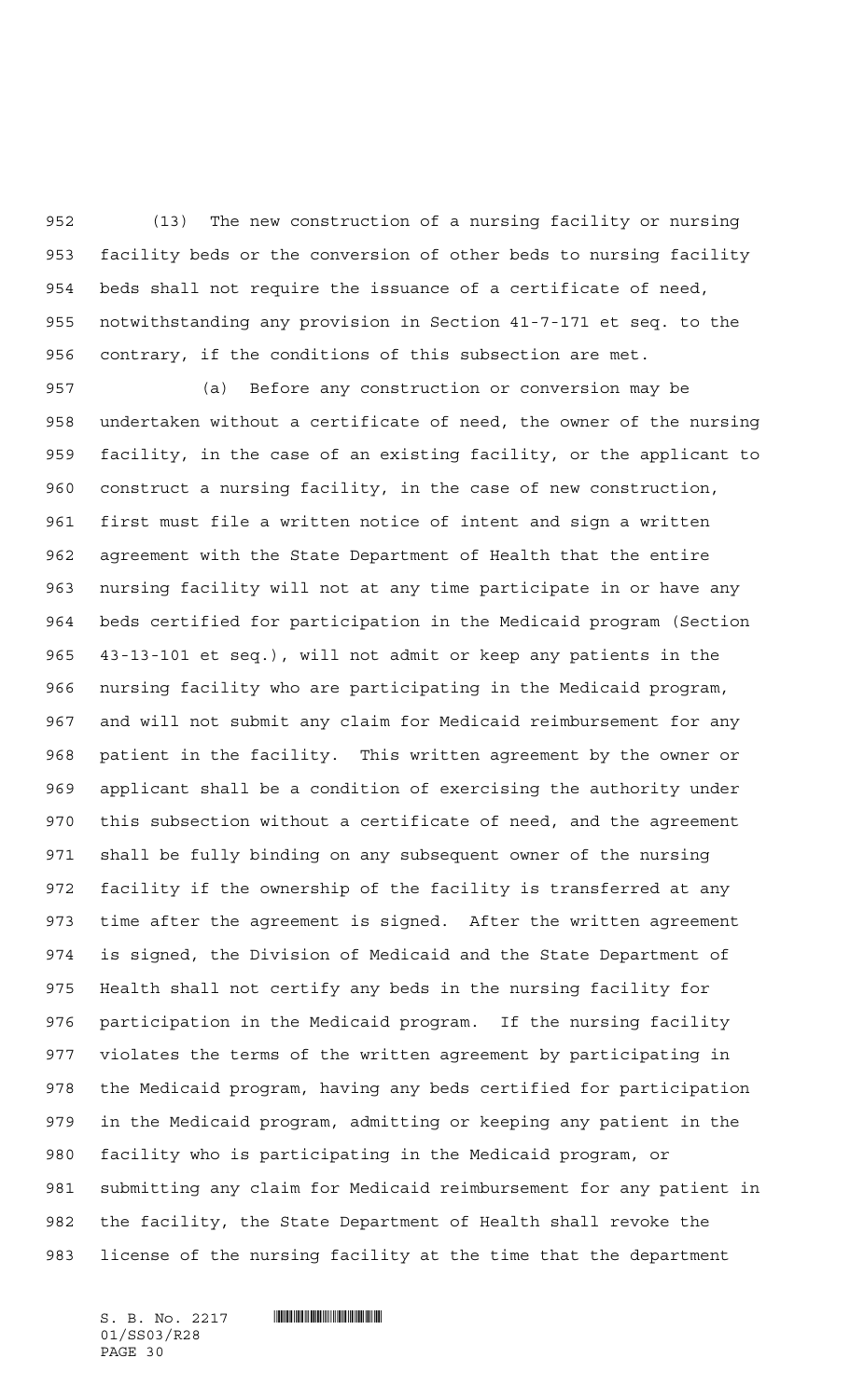determines, after a hearing complying with due process, that the facility has violated the terms of the written agreement.

 (b) For the purposes of this subsection, participation in the Medicaid program by a nursing facility includes Medicaid reimbursement of coinsurance and deductibles for recipients who are qualified Medicare beneficiaries and/or those who are dually eligible. Any nursing facility exercising the authority under this subsection may not bill or submit a claim to the Division of Medicaid for services to qualified Medicare beneficiaries and/or those who are dually eligible.

 (c) The new construction of a nursing facility or nursing facility beds or the conversion of other beds to nursing facility beds described in this section must be either a part of a completely new continuing care retirement community, as described in the latest edition of the Mississippi State Health Plan, or an addition to existing personal care and independent living components, and so that the completed project will be a continuing care retirement community, containing (i) independent living accommodations, (ii) personal care beds, and (iii) the nursing home facility beds. The three (3) components must be located on a single site and be operated as one (1) inseparable facility. The nursing facility component must contain a minimum of thirty (30) beds. Any nursing facility beds authorized by this section will not be counted against the bed need set forth in the State Health Plan, as identified in Section 41-7-171, et seq.

 This subsection (13) shall stand repealed from and after July 1, 2001.

 (14) The State Department of Health shall issue a certificate of need to any hospital which is currently licensed for two hundred fifty (250) or more acute care beds and is located in any general hospital service area not having a comprehensive cancer center, for the establishment and equipping of such a center which provides facilities and services for outpatient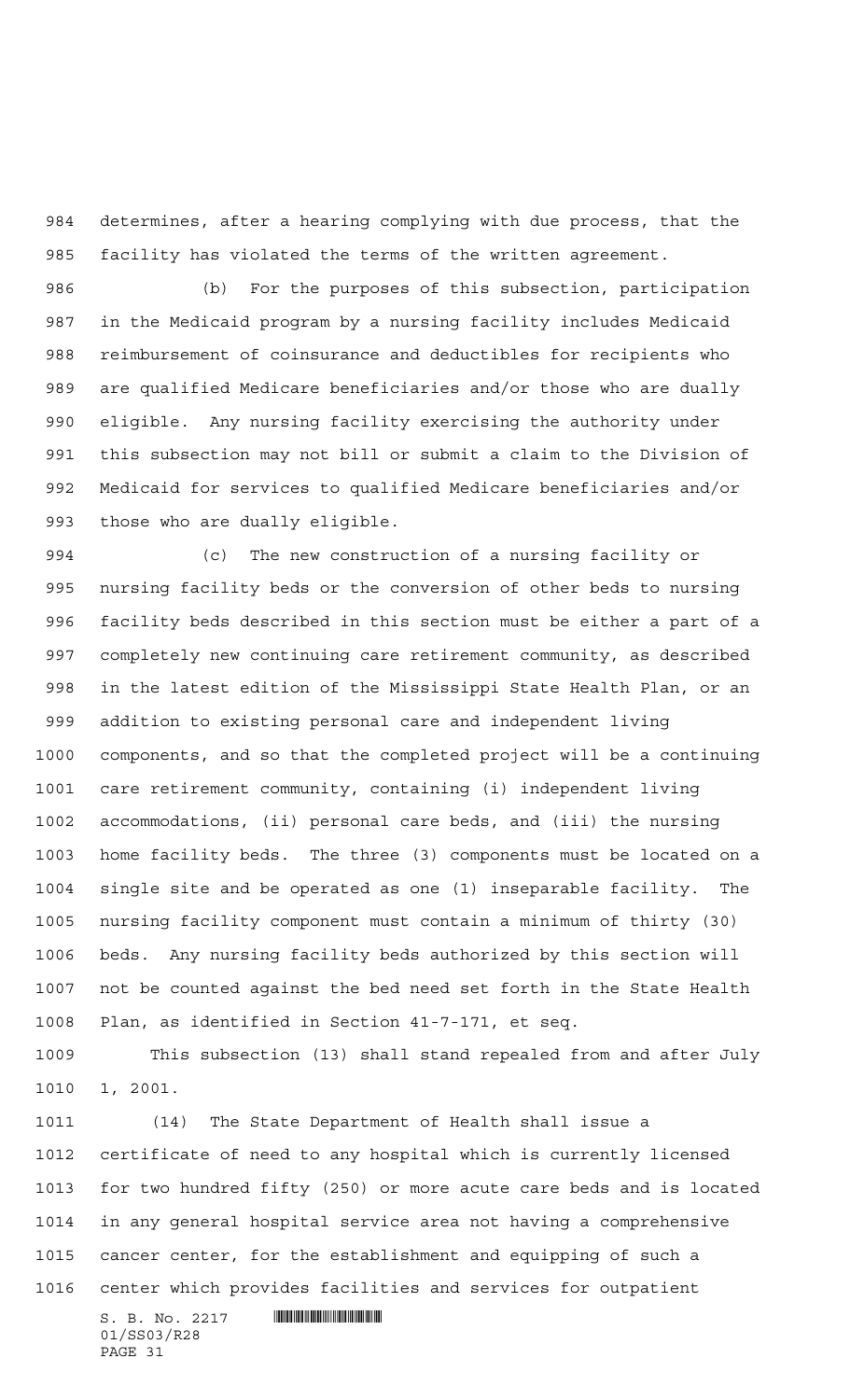radiation oncology therapy, outpatient medical oncology therapy, and appropriate support services including the provision of radiation therapy services. The provision of Section 41-7-193(1) regarding substantial compliance with the projection of need as reported in the current State Health Plan is waived for the purpose of this subsection.

 (15) Nothing in this section or in any other provision of Section 41-7-171 et seq. shall prevent any nursing facility from designating an appropriate number of existing beds in the facility as beds for providing care exclusively to patients with Alzheimer's disease.

 (16) The State Department of Health shall amend the conditions upon which the certificate of need was issued to the River City Limited Partnership, d/b/a The Sydney House, on April 18, 1990, for construction of a sixty-bed replacement nursing facility in the City of Vicksburg, as follows:

 $S. B. No. 2217$  **INSTERNAL SET AND ALL STATES**  The conditions that The Sydney House shall not participate in the Medicaid program and that nonparticipation in the Medicaid program shall be a written condition on the license shall be modified to provide that fifteen (15) of the beds at the nursing facility may be certified for participation in the Medicaid program, provided that the owner of the nursing facility on July 1, 2001, agrees in writing that no more than fifteen (15) of the beds at the nursing facility will be certified for participation in the Medicaid program, and that no claim will be submitted for Medicaid reimbursement for more than fifteen (15) patients in the nursing facility in any day or for any patient in the nursing facility who is in a bed that is not Medicaid-certified. This written agreement by the owner of the nursing facility on July 1, 2001, shall be fully binding on any subsequent owner of the nursing facility if the ownership of the nursing facility is 1048 transferred at any time after July 1, 2001. After this written agreement is executed, the Division of Medicaid and the State